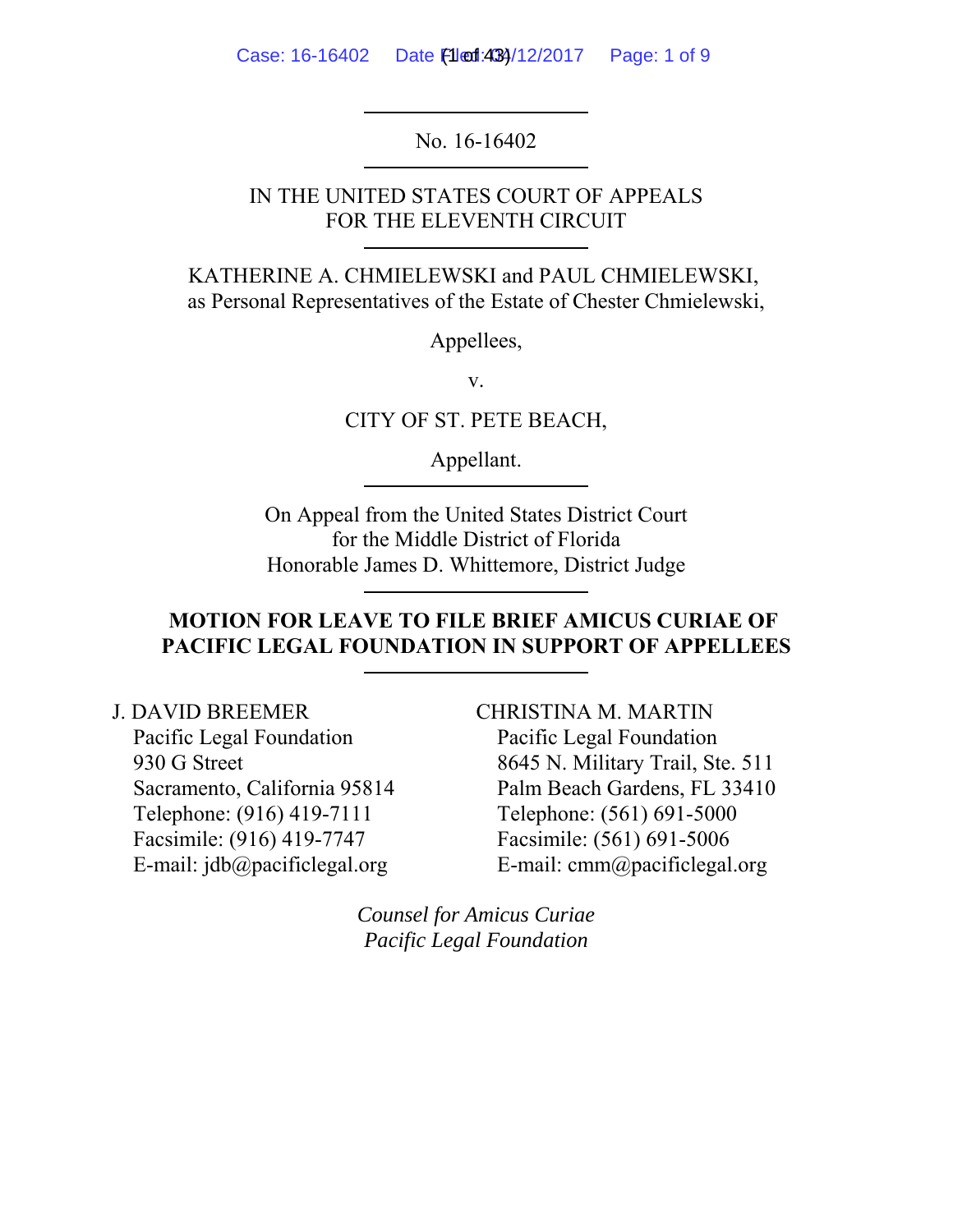No. 16-16402

Katherine A. Chmielewski and Paul Chmielewski, as Personal Representatives of the Estate of Chester Chmielewski v. City of St. Pete Beach

### **CERTIFICATE OF INTERESTED PERSONS AND CORPORATE DISCLOSURE STATEMENT**

Pursuant to Federal Rule of Appellate Procedure 26.1 and Eleventh Circuit Rules 26.1-1 to 26.1-3, Amicus Curiae Pacific Legal Foundation, a nonprofit corporation organized under the laws of California, hereby states that it has no parent companies, subsidiaries, or affiliates that have issued shares to the public. Amicus Curiae also certifies that the following persons may have an interest in the outcome of this case or appeal:

- 1. Albee, Scott of Fulmer LeRoy & Albee, PLLC (Trial Counsel for Appellant, City)
- 2. Brannock & Humphries (Counsel for Appellees, Chmielewskis)
- 3. Breemer, J. David (Counsel for Amicus Curiae Pacific Legal Foundation)
- 4. Broad and Cassel (Counsel for Appellees, Chmielewskis)
- 5. Bryant Miller Olive, P.A. (Former Counsel for City of St. Pete Beach)
- 6. Campbell, Hon. Pamela A.M. (Pinellas County Circuit Judge)
- 7. Chase, Jodi (Trial Counsel for Plaintiffs/Appellees, Chmielewskis)
- 8. Chase Law Firm (Counsel for Appellees, Chmielewskis)
- 9. Chmielewski, Katherine (Appellee)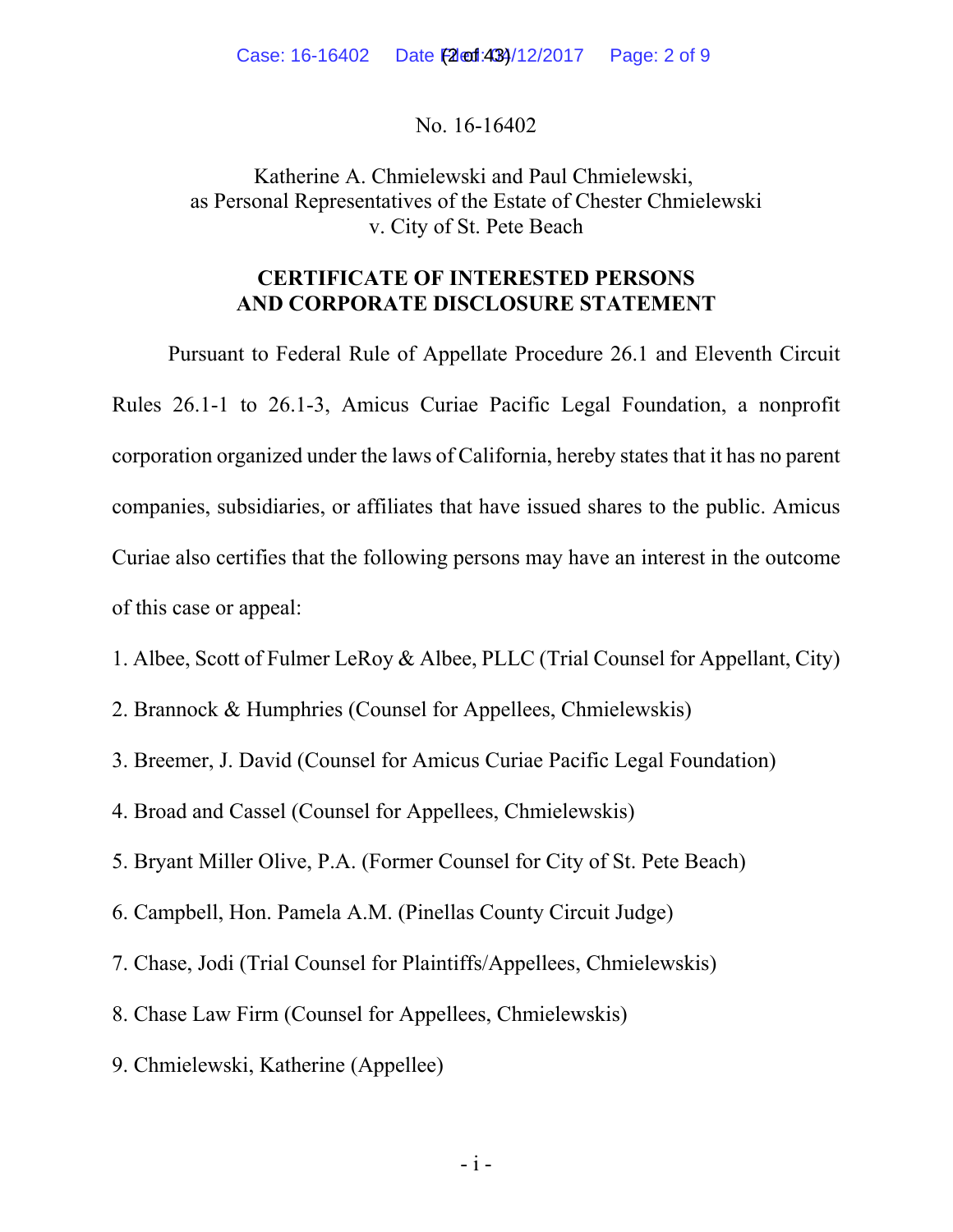- 10. Chmielewski, Paul, as personal representative of Estate of Chester Chmielewski (Appellee)
- 11. Churuti, Susan H. (Former Counsel for City of St. Pete Beach)
- 12. City of St. Pete Beach (Appellant)
- 13. City of St. Pete Beach government, including elected officials
- 14. Collins, Leonard (Trial Counsel for Appellees, Chmielewskis)
- 15. Davis, Michael S. (Former Counsel for City of St. Pete Beach)
- 16. Dickman, Andrew (City Attorney for City of St. Pete Beach)
- 17. Estate of Chester Chmielewski, Appellee
- 18. Fulmer LeRoy & Albee, PLLC (Counsel for Appellant, City)
- 19. Gallagher, David (Trial counsel for Appellant, City)
- 20. Gallagher Basset Services (Liability Claims Handling for insurer of Appellant City)
- 21. Gniadek, Mary (Appellate Counsel for Appellant, City)
- 22. Hicks, Mark (Appellate Counsel for Appellant, City)
- 23. Hogan, Mary Ellen (Former Counsel for City of St. Pete Beach)
- 24. Martin, Christina M. (Counsel for Pacific Legal Foundation, Amicus Curiae)
- 25. McGrady, Hon. J. Thomas (Pinellas County Circuit Court Judge)
- 26. Miller, David K. (Counsel for Appellees, Chmielewskis)
- 27. Nate, Nicole C. (Former Counsel for Appellant, City)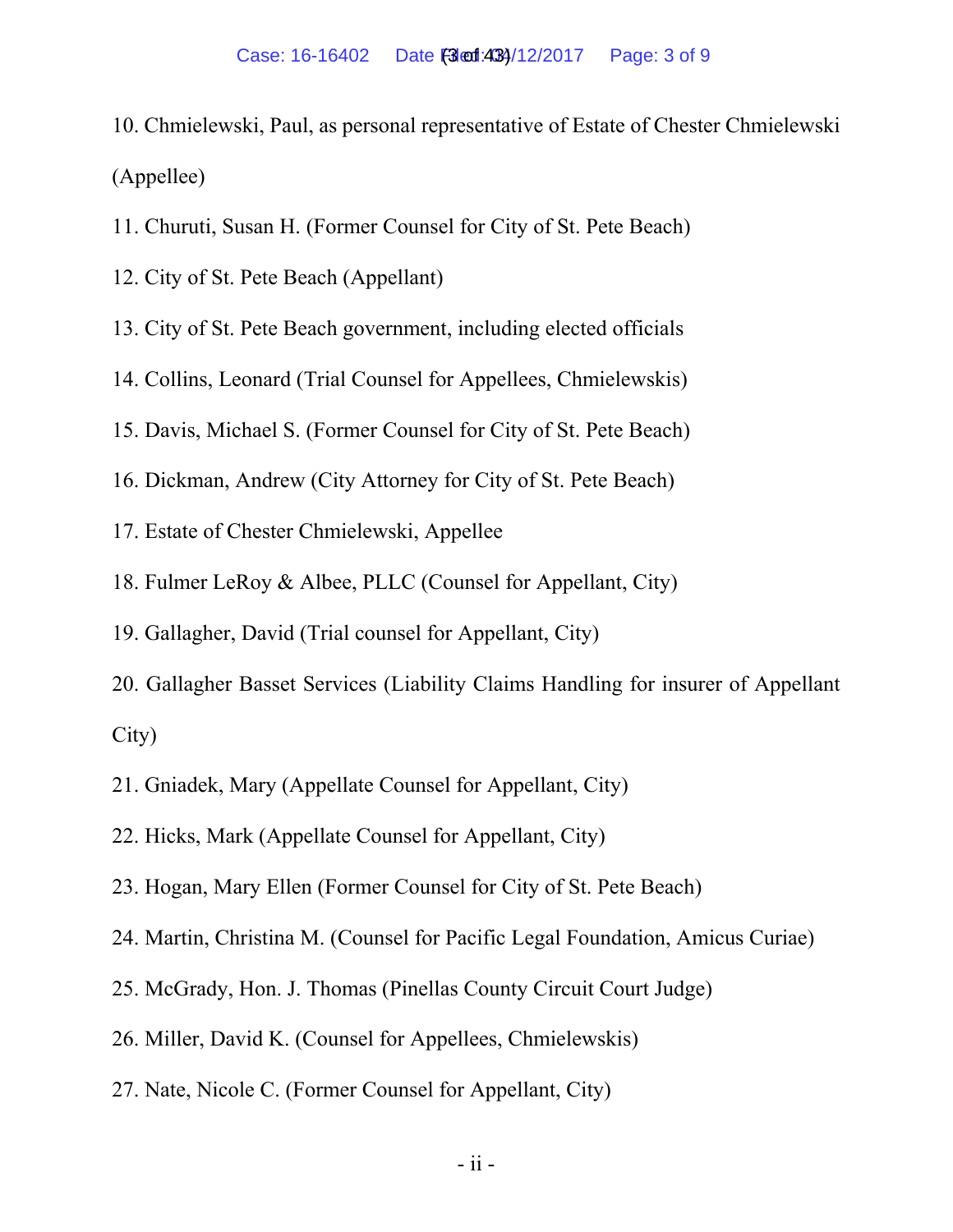- 28. Neiberger, Elizabeth (Former Counsel for Appellant, City)
- 29. Pacific Legal Foundation, Amicus Curiae
- 30. Padovano, Philip J. (Counsel for Appellees, Chmielewskis)
- 31. Pilon, Carrie (Counsel for Appellant, City)

32. Pohl, Beverly A. (Counsel for Appellees, Chmielewskis)

33. Public Risk Management (Liability insurer for Appellant, City of St. Pete Beach)

34. Smolker Bartlett Loeb Hinds and Sheppard, P.A. (Original Trial counsel in state court action for Appellees, Chmielewskis)

35. Smolker, David (Original Trial counsel in state court action for Appellees,

Chmielewskis)

- 36. Spurgeon, Susan K. (Former Counsel for City of St. Pete Beach)
- 37. Turner, Stephen (Counsel for Appellees, Chmielewskis)
- 38. Whittemore, Hon. James D. (District Court Judge)
- 39. Winegardner, Jennifer (Counsel for Appellees, Chmielewskis)
- 40. Zimmet, Alan S. (Former Counsel for City of St. Pete Beach)

CHRISTINA M. MARTIN J. DAVID BREEMER Pacific Legal Foundation

By: /s/ CHRISTINA M. MARTIN CHRISTINA M. MARTIN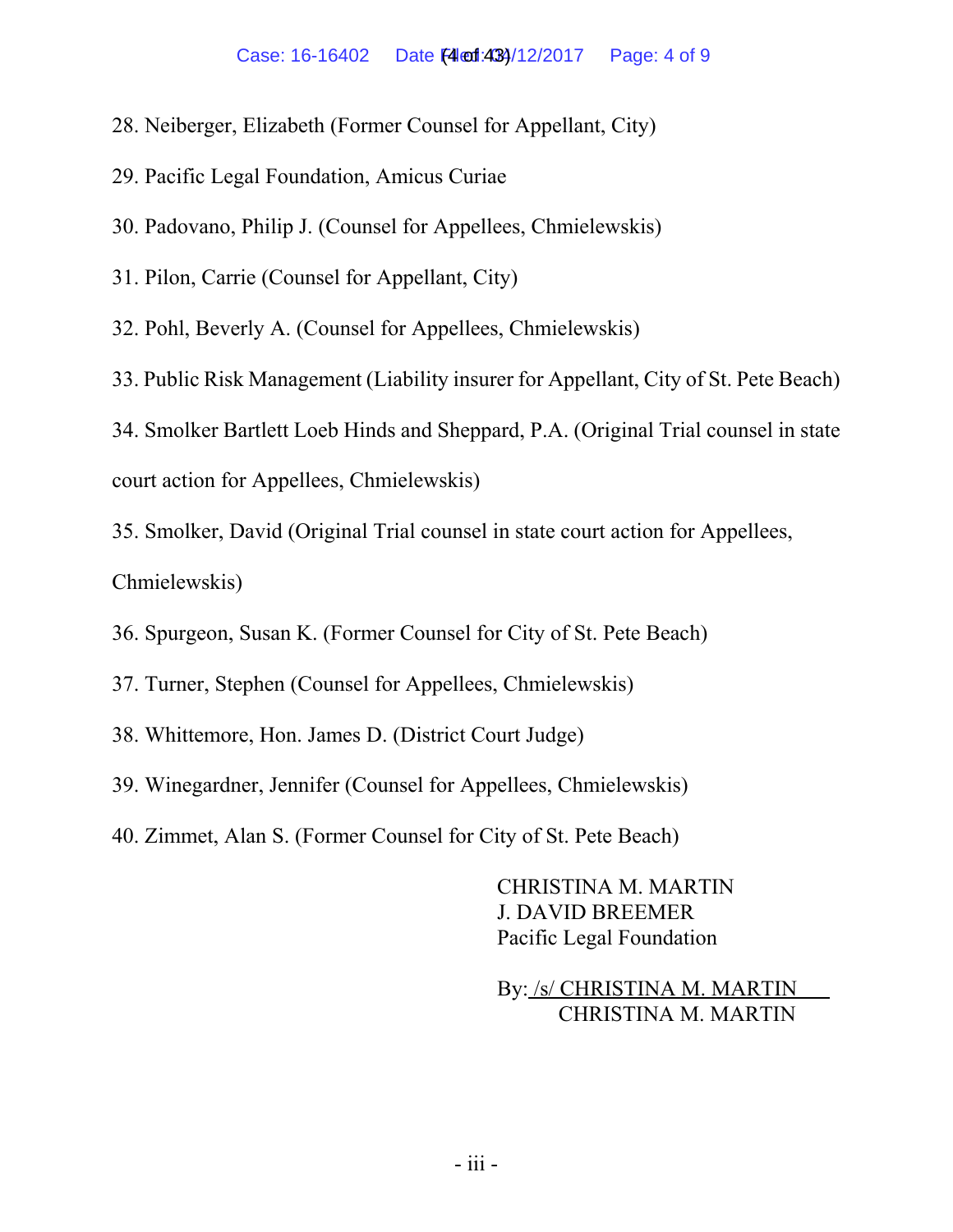Pursuant to Rule 29 of the Federal Rules of Appellate Procedure and the Eleventh Circuit Rules, Pacific Legal Foundation (PLF) respectfully requests leave to file the attached amicus curiae brief in support of plaintiffs Katherine A. Chmielewski and Paul Chmielewski, as Personal Representatives of the Estate of Chester Chmielewski. The Chmielewskis (Appellees) consent to this motion for leave to file an amicus brief; the City of St. Pete Beach (Appellant) does not consent.

PLF is a nonprofit, tax-exempt corporation organized for the purpose of litigating matters affecting the public interest in private property, individual liberty, and economic freedom. Founded over 40 years ago, PLF is the most experienced legal organization of its kind. PLF maintains offices in Florida, California, Washington, Hawaii, and the District of Columbia.

PLF attorneys have participated as lead counsel in many landmark United States Supreme Court cases in defense of the right of individuals to make reasonable use of their property, and the corollary right to obtain just compensation when that right is infringed. *See, e.g.*, *Murr v. Wisconsin*, 136 S. Ct. 890 (2016) (granting cert.) (Case No. 15-214), *Koontz v. St. Johns River Water Mgmt. Dist*., 133 S. Ct. 2586 (2013); *Palazzolo v. Rhode Island*, 533 U.S. 606 (2001); *Suitum v. Tahoe Reg'l Planning Agency*, 520 U.S. 725 (1997); *Nollan v. California Coastal Comm'n*, 483 U.S. 825 (1987). PLF attorneys have also litigated in many state and federal courts, including in the Florida courts, in cases dealing with takings and unwarranted seizures of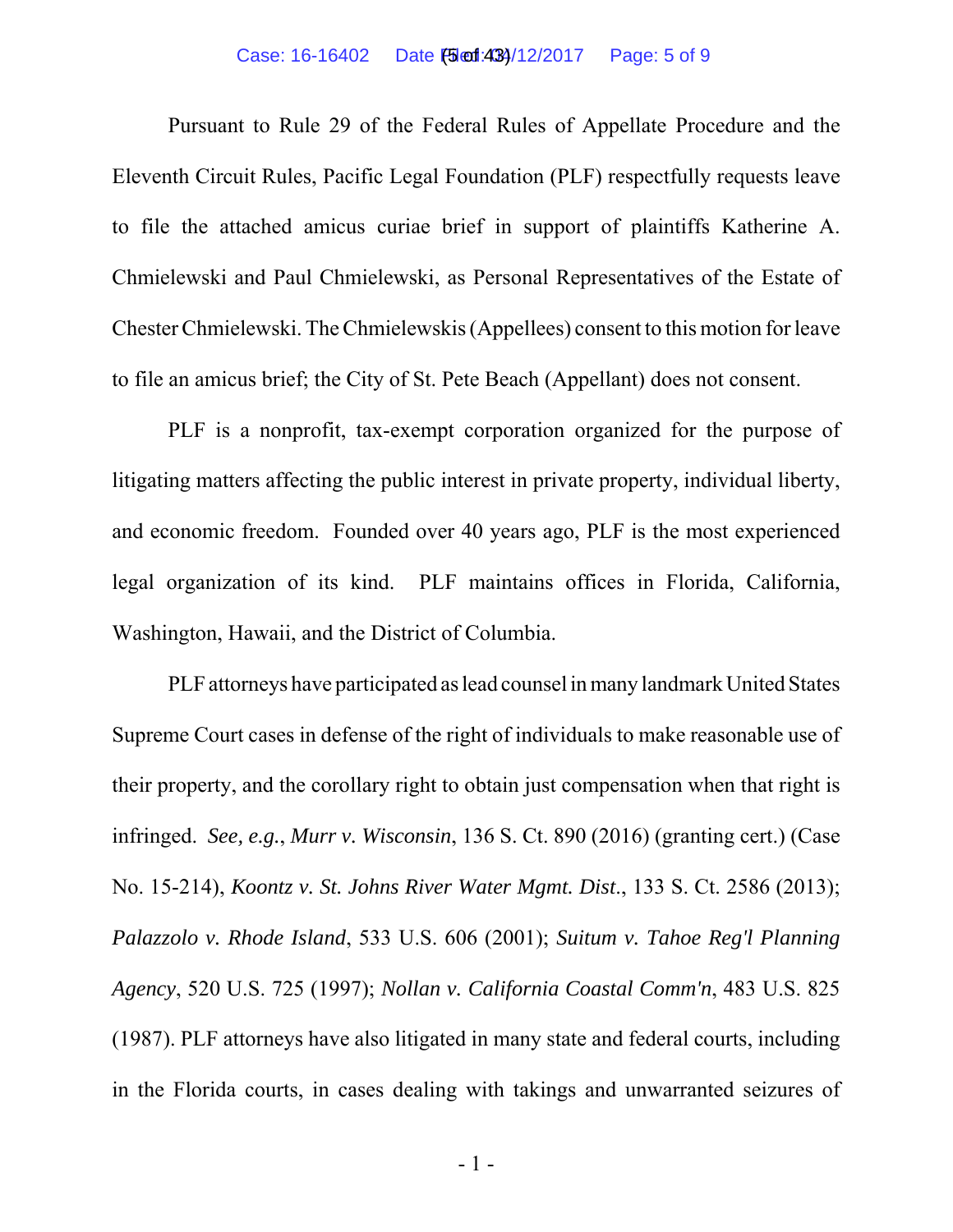beachfront property. *See, e.g.*, *Severance v. Patterson*, 566 F.3d 490, 501 (5th Cir. 2009), certified question answered, 370 S.W.3d 705 (Tex. 2012); *Sansotta v. Town of Nags Head*, 724 F.3d 533 (4th Cir. 2013); *Trepanier v. County of Volusia*, 965 So. 2d 276 (Fla. 5th DCA 2007); *Goodwin v. Walton County*, No. 3:16-cv-00364-MCR-CJK, (N.D. Fla. pending). PLF attorneys accordingly have specialized expertise and experience in constitutional property rights law, including the law relevant to Fourth Amendment seizure and Florida takings claims.

The proposed amicus brief will assist the Court by providing a unique viewpoint and expertise on the question of whether the Fourth Amendment to the United States Constitution and the Florida Takings Clause protect homeowners when the government authorizes or encourages trespassing on private residential property. Specifically, the proposed amicus brief will provide an overview of federal and state takings and Fourth Amendment jurisprudence to demonstrate that beachfront property owners enjoy constitutional protection from the government giving the public a right of access to their property.

PLF and its supporters believe that this case is of significant importance and has far-reaching implications for traditional property rights. PLF further believes that its perspective and litigation experience will provide an additional and useful viewpoint in this case. For these reasons, PLF respectfully requests leave to participate in this action as amicus curiae and to file the attached brief.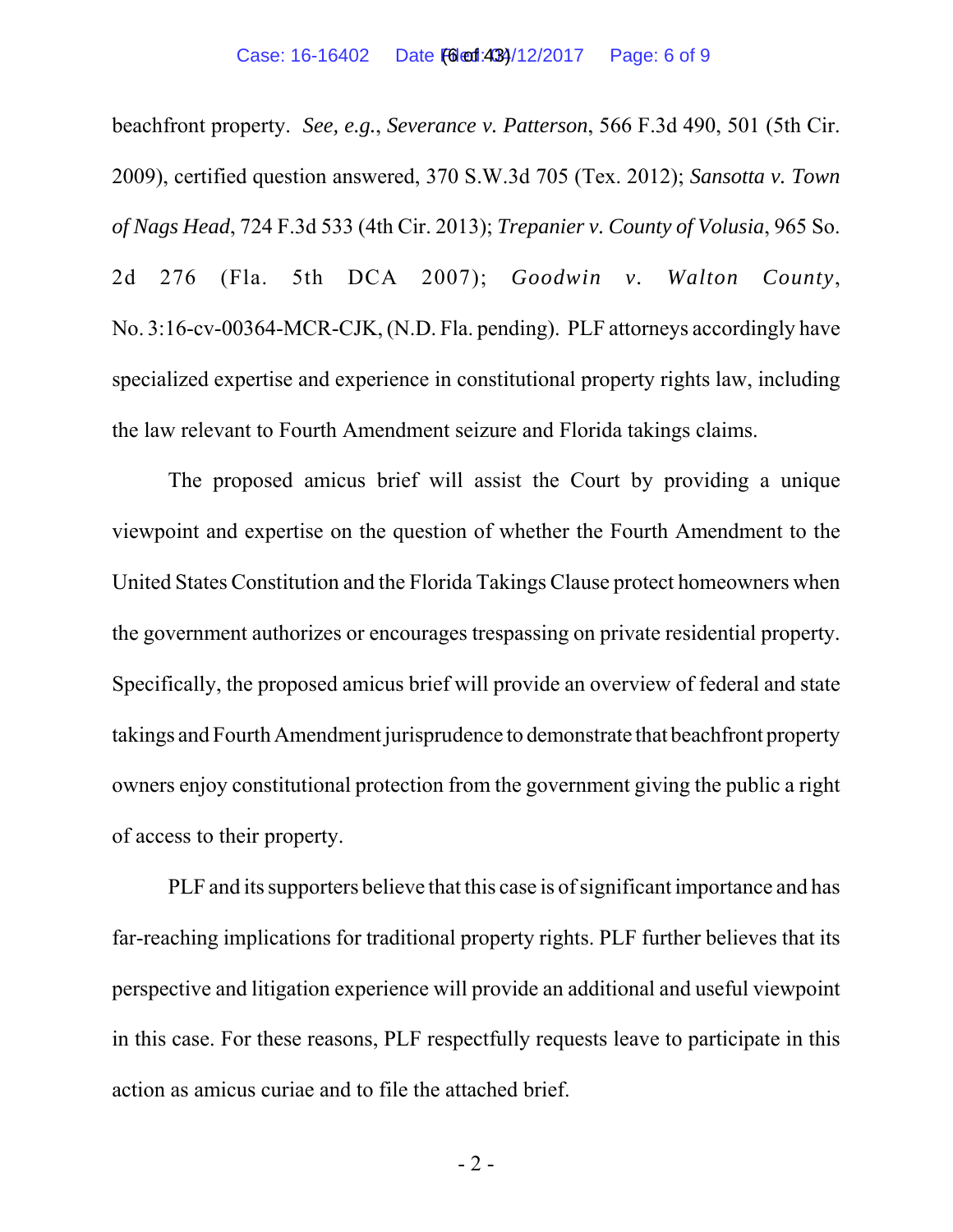DATED: April 12, 2017.

Respectfully submitted,

J. DAVID BREEMER Pacific Legal Foundation 930 G Street Sacramento, California 95814 Telephone: (916) 419-7111 Facsimile: (916) 419-7747 E-mail: jdb@pacificlegal.org

By: /s/ CHRISTINA M. MARTIN CHRISTINA M. MARTIN Pacific Legal Foundation 8645 N. Military Trail, Ste. 511 Palm Beach Gardens, FL 33410 Telephone: (561) 691-5000 Facsimile: (561) 691-5006 E-mail: cmm@pacificlegal.org

*Counsel for Amicus Curiae Pacific Legal Foundation*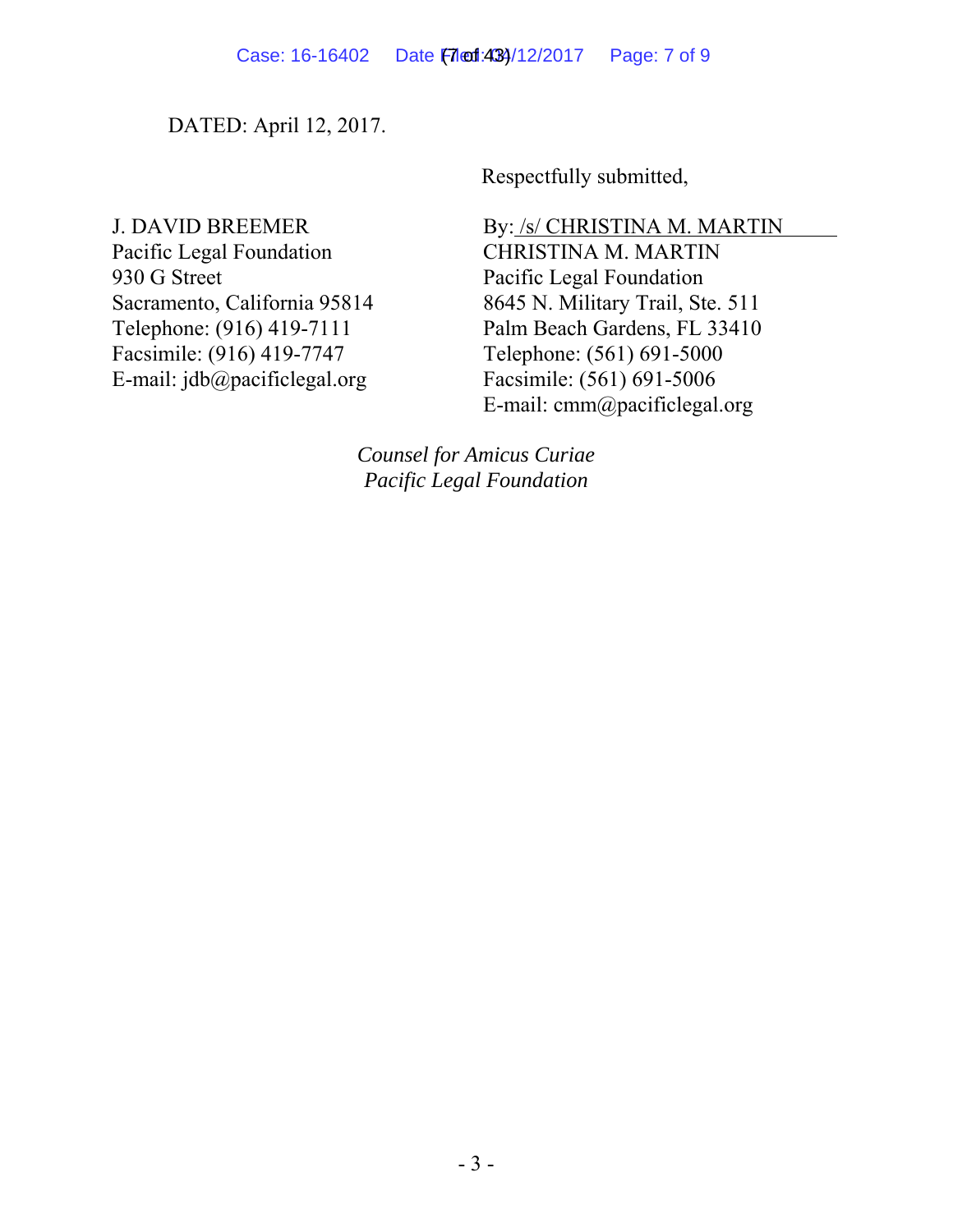# **CERTIFICATE OF COMPLIANCE**

Pursuant to Federal Rule of Appellate Procedure 32(g), I hereby certify that the

foregoing brief complies with Rule 27(d).

 /s/ CHRISTINA M. MARTIN CHRISTINA M. MARTIN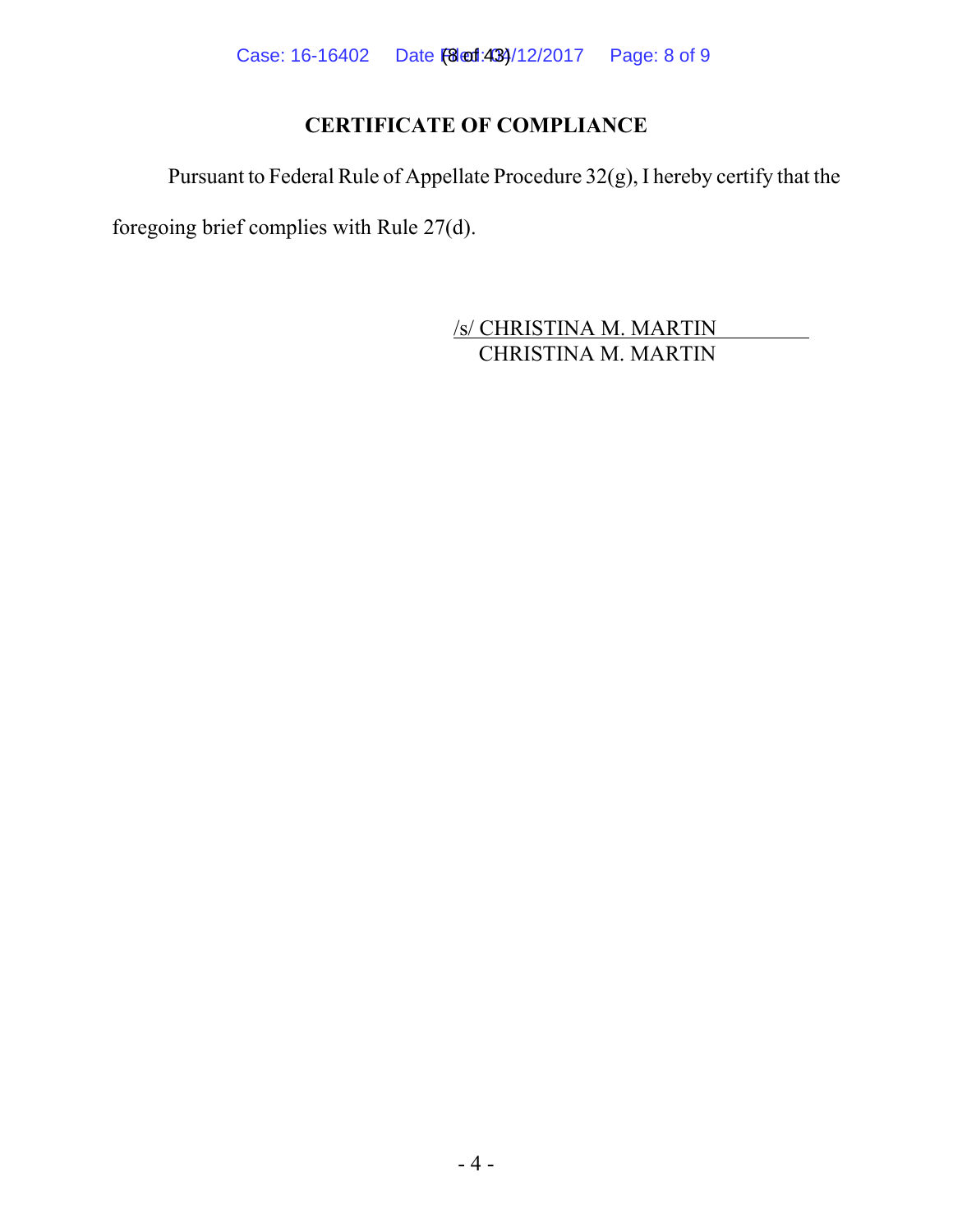# **CERTIFICATE OF SERVICE**

I hereby certify that on April 12, 2017, I electronically filed the foregoing with the Clerk of the Court for the United States Court of Appeals for the Eleventh Circuit by using the Court's CM/ECF system.

I certify that all participants in the case are registered CM/ECF users and that service will be accomplished by the CM/ECF system.

> /s/ CHRISTINA M. MARTIN CHRISTINA M. MARTIN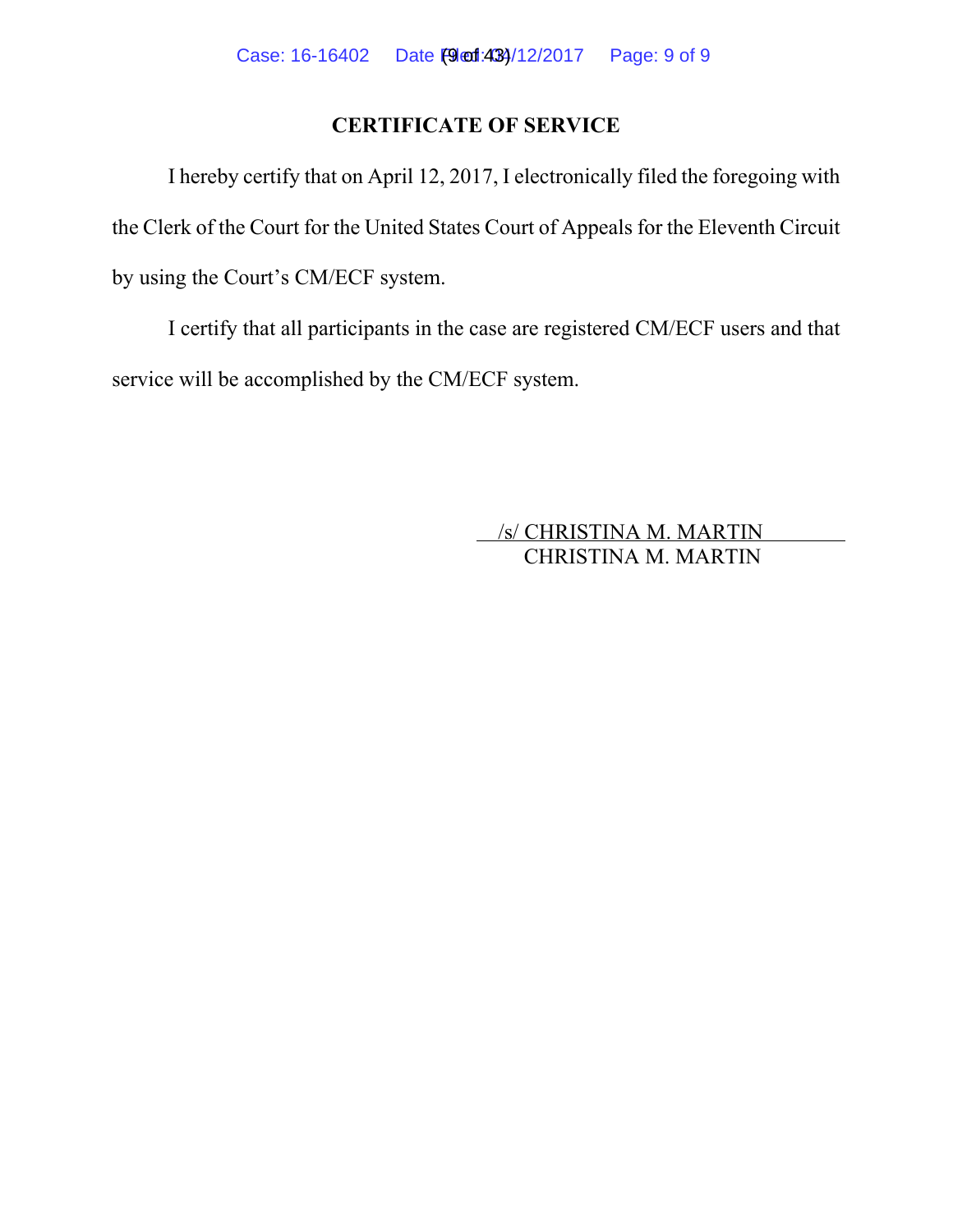Case: 16-16402 Date  $f1000f43912/2017$  Page: 1 of 34

No. 16-16402

IN THE UNITED STATES COURT OF APPEALS FOR THE ELEVENTH CIRCUIT

KATHERINE A. CHMIELEWSKI and PAUL CHMIELEWSKI, as Personal Representatives of the Estate of Chester Chmielewski,

Appellees,

v.

CITY OF ST. PETE BEACH,

Appellant.

On Appeal from the United States District Court for the Middle District of Florida Honorable James D. Whittemore, District Judge

### **BRIEF AMICUS CURIAE OF PACIFIC LEGAL FOUNDATION IN SUPPORT OF APPELLEES**

J. DAVID BREEMER Pacific Legal Foundation 930 G Street Sacramento, California 95814 Telephone: (916) 419-7111 Facsimile: (916) 419-7747 E-mail:  $idb@pacifiedegal.org$ 

CHRISTINA M. MARTIN Pacific Legal Foundation 8645 N. Military Trail, Ste. 511 Palm Beach Gardens, FL 33410 Telephone: (561) 691-5000 Facsimile: (561) 691-5006 E-mail: cmm@pacificlegal.org

*Counsel for Amicus Curiae Pacific Legal Foundation*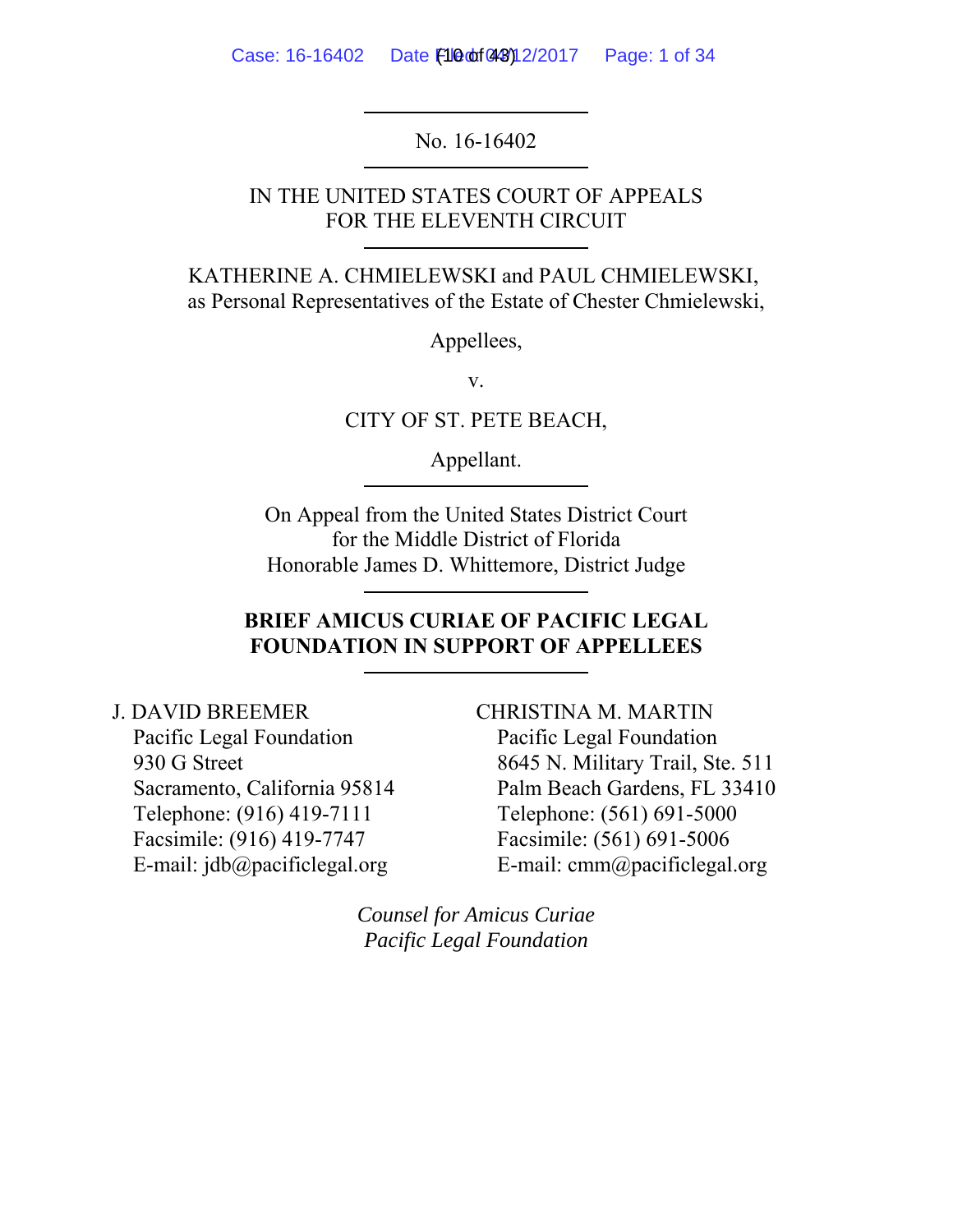No. 16-16402

Katherine A. Chmielewski and Paul Chmielewski, as Personal Representatives of the Estate of Chester Chmielewski v. City of St. Pete Beach

### **CERTIFICATE OF INTERESTED PERSONS AND CORPORATE DISCLOSURE STATEMENT**

Pursuant to Federal Rule of Appellate Procedure 26.1 and Eleventh Circuit Rules 26.1-1 to 26.1-3, Amicus Curiae Pacific Legal Foundation, a nonprofit corporation organized under the laws of California, hereby states that it has no parent companies, subsidiaries, or affiliates that have issued shares to the public. Amicus Curiae also certifies that the following persons may have an interest in the outcome of this case or appeal:

- 1. Albee, Scott of Fulmer LeRoy & Albee, PLLC (Trial Counsel for Appellant, City)
- 2. Brannock & Humphries (Counsel for Appellees, Chmielewskis)
- 3. Breemer, J. David (Counsel for Amicus Curiae Pacific Legal Foundation)
- 4. Broad and Cassel (Counsel for Appellees, Chmielewskis)
- 5. Bryant Miller Olive, P.A. (Former Counsel for City of St. Pete Beach)
- 6. Campbell, Hon. Pamela A.M. (Pinellas County Circuit Judge)
- 7. Chase, Jodi (Trial Counsel for Plaintiffs/Appellees, Chmielewskis)
- 8. Chase Law Firm (Counsel for Appellees, Chmielewskis)
- 9. Chmielewski, Katherine (Appellee)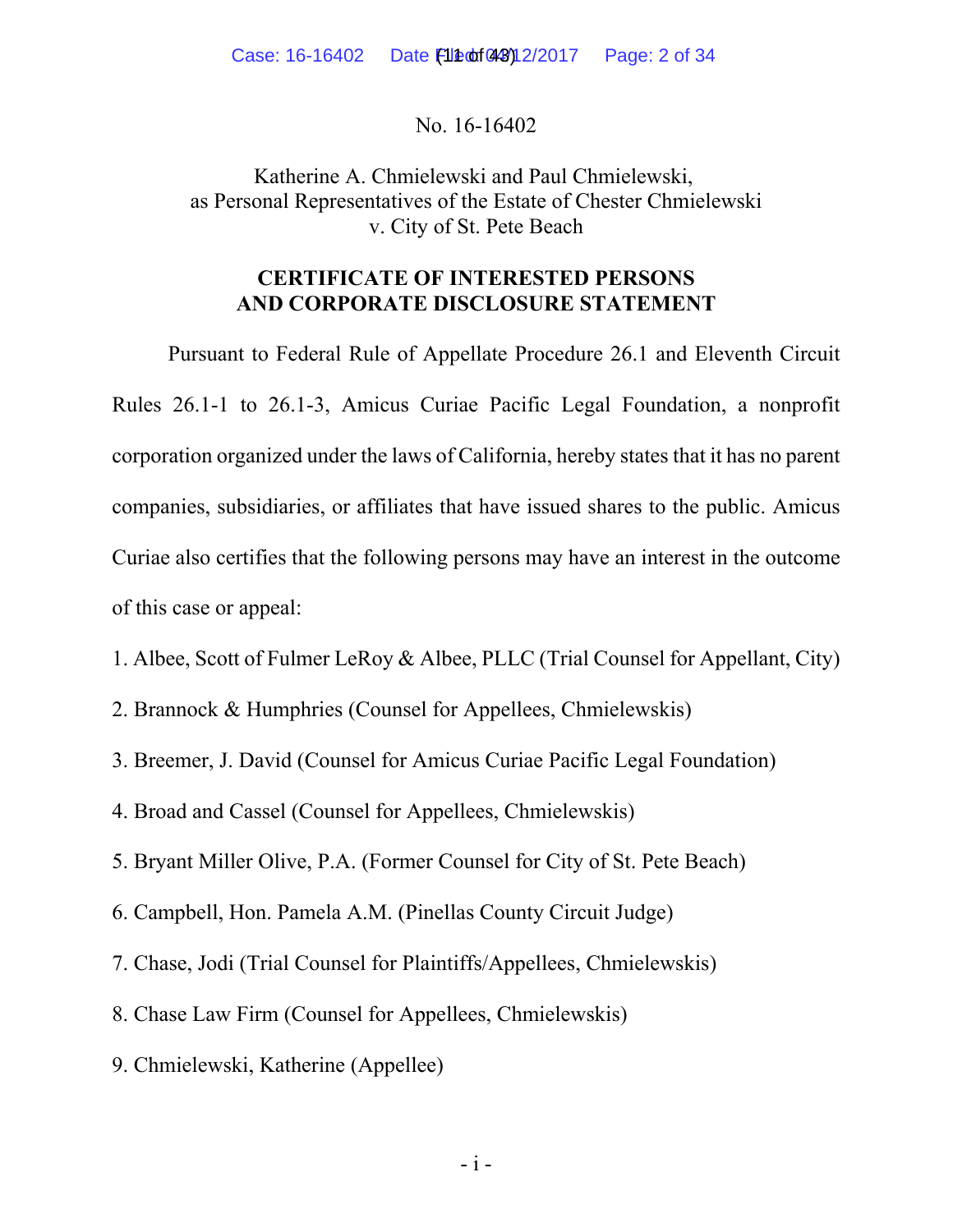- 10. Chmielewski, Paul, as personal representative of Estate of Chester Chmielewski (Appellee)
- 11. Churuti, Susan H. (Former Counsel for City of St. Pete Beach)
- 12. City of St. Pete Beach (Appellant)
- 13. City of St. Pete Beach government, including elected officials
- 14. Collins, Leonard (Trial Counsel for Appellees, Chmielewskis)
- 15. Davis, Michael S. (Former Counsel for City of St. Pete Beach)
- 16. Dickman, Andrew (City Attorney for City of St. Pete Beach)
- 17. Estate of Chester Chmielewski, Appellee
- 18. Fulmer LeRoy & Albee, PLLC (Counsel for Appellant, City)
- 19. Gallagher, David (Trial counsel for Appellant, City)
- 20. Gallagher Basset Services (Liability Claims Handling for insurer of Appellant City)
- 21. Gniadek, Mary (Appellate Counsel for Appellant, City)
- 22. Hicks, Mark (Appellate Counsel for Appellant, City)
- 23. Hogan, Mary Ellen (Former Counsel for City of St. Pete Beach)
- 24. Martin, Christina M. (Counsel for Pacific Legal Foundation, Amicus Curiae)
- 25. McGrady, Hon. J. Thomas (Pinellas County Circuit Court Judge)
- 26. Miller, David K. (Counsel for Appellees, Chmielewskis)
- 27. Nate, Nicole C. (Former Counsel for Appellant, City)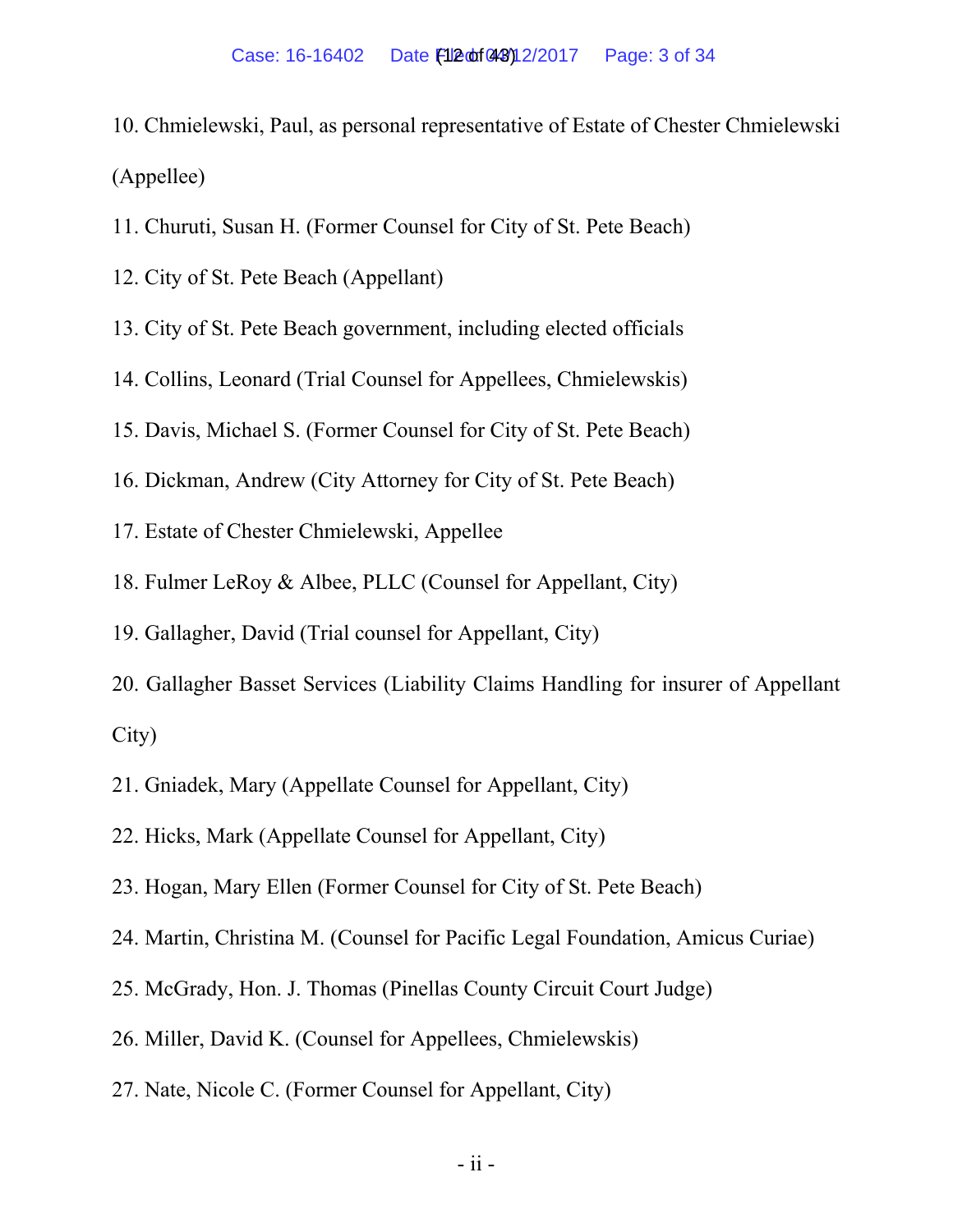- 28. Neiberger, Elizabeth (Former Counsel for Appellant, City)
- 29. Pacific Legal Foundation, Amicus Curiae
- 30. Padovano, Philip J. (Counsel for Appellees, Chmielewskis)
- 31. Pilon, Carrie (Counsel for Appellant, City)

32. Pohl, Beverly A. (Counsel for Appellees, Chmielewskis)

33. Public Risk Management (Liability insurer for Appellant, City of St. Pete Beach)

34. Smolker Bartlett Loeb Hinds and Sheppard, P.A. (Original Trial counsel in state court action for Appellees, Chmielewskis)

35. Smolker, David (Original Trial counsel in state court action for Appellees,

Chmielewskis)

- 36. Spurgeon, Susan K. (Former Counsel for City of St. Pete Beach)
- 37. Turner, Stephen (Counsel for Appellees, Chmielewskis)
- 38. Whittemore, Hon. James D. (District Court Judge)
- 39. Winegardner, Jennifer (Counsel for Appellees, Chmielewskis)
- 40. Zimmet, Alan S. (Former Counsel for City of St. Pete Beach)

CHRISTINA M. MARTIN J. DAVID BREEMER Pacific Legal Foundation

By: /s/ CHRISTINA M. MARTIN CHRISTINA M. MARTIN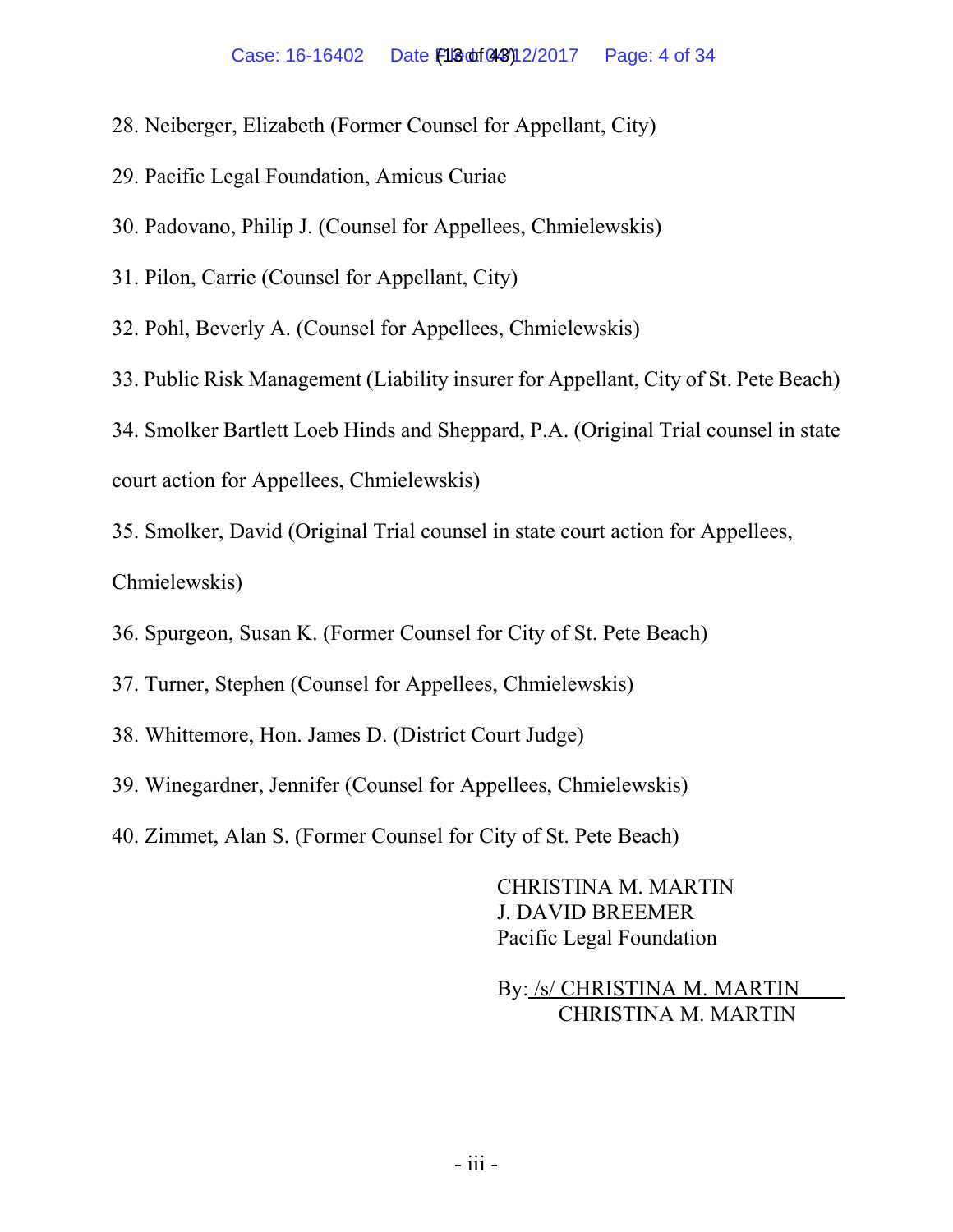## **DISCLOSURE PER RULE 29, FEDERAL RULES OF APPELLATE PROCEDURE**

Pursuant to Federal Rule of Appellate Procedure 29(c)(5), Amicus Curiae states:

(A) The amicus curiae brief was authored by attorneys of Pacific Legal Foundation, and no portion was authored by counsel for any party;

(B) Funding for preparation of the amicus curiae brief was provided by Pacific Legal Foundation, and no party or party's counsel contributed money that was intended to fund preparing or submitting the amicus curiae brief;

(C) No person, other than Amicus Curiae Pacific Legal Foundation, contributed money that was intended to fund preparing or submitting the amicus curiae brief.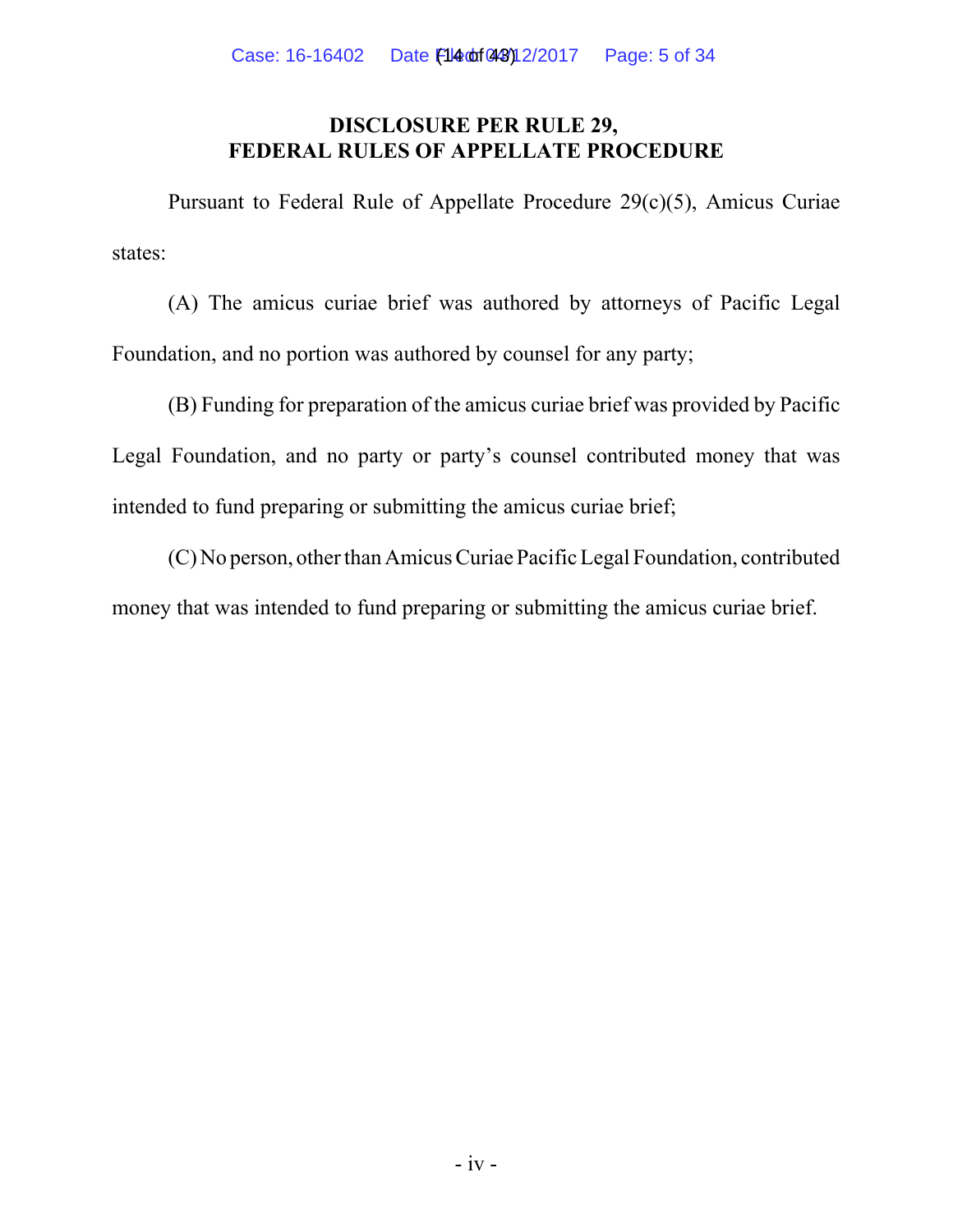# **TABLE OF CONTENTS**

# **Page**

|                | CERTIFICATE OF INTERESTED PERSONS AND CORPORATE                                                                          |
|----------------|--------------------------------------------------------------------------------------------------------------------------|
|                | DISCLOSURE PER RULE 29,                                                                                                  |
|                |                                                                                                                          |
|                |                                                                                                                          |
|                |                                                                                                                          |
|                |                                                                                                                          |
|                |                                                                                                                          |
|                |                                                                                                                          |
|                |                                                                                                                          |
| $\mathbf{I}$ . | THE GOVERNMENT MUST PAY JUST COMPENSATION<br>WHEN IT AUTHORIZES MEMBERS OF THE PUBLIC TO                                 |
|                |                                                                                                                          |
|                | B. The Government Must Compensate the Chmielewskis                                                                       |
|                |                                                                                                                          |
|                | D. The Government Must Pay Compensation When It Converts<br>Neighbors' Right of Access into a Public Right of Access  11 |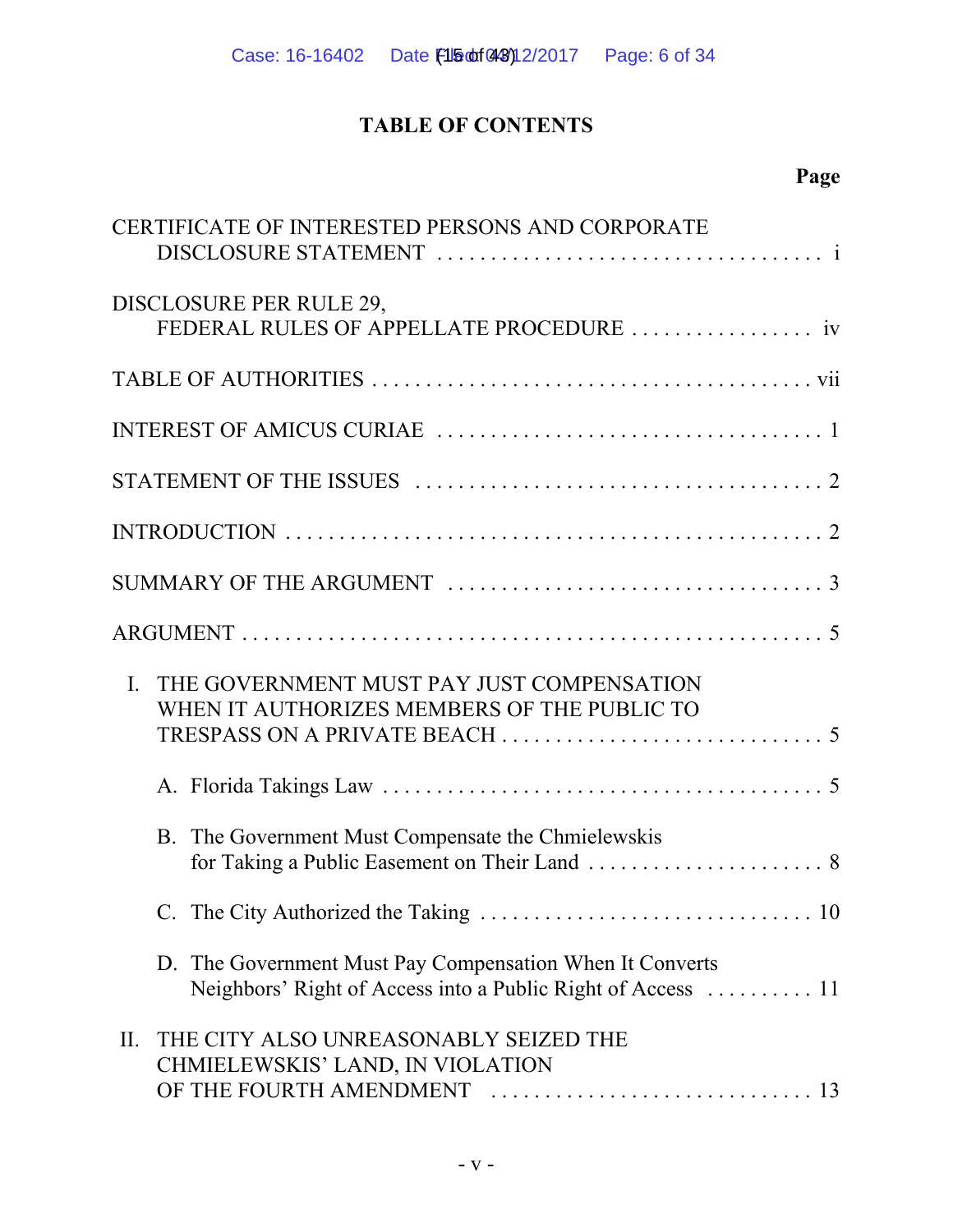# **Page** A. Fourth Amendment Law . . . . . . . . . . . . . . . . . . . . . . . . . . . . . . . . . . . . . 13 B. The City Seized the Chmielewskis' Curtilage . . . . . . . . . . . . . . . . . . . . 15 C. The City Is Liable for the Seizure Caused by Authorizing the Public Invasion . . . . . . . . . . . . . . . . . . . . . . 18 D. The Seizure Was Unreasonable . . . . . . . . . . . . . . . . . . . . . . . . . . . . . . . 20 CONCLUSION . . . . . . . . . . . . . . . . . . . . . . . . . . . . . . . . . . . . . . . . . . . . . . . . . . . 21 CERTIFICATE OF COMPLIANCE

# CERTIFICATE OF SERVICE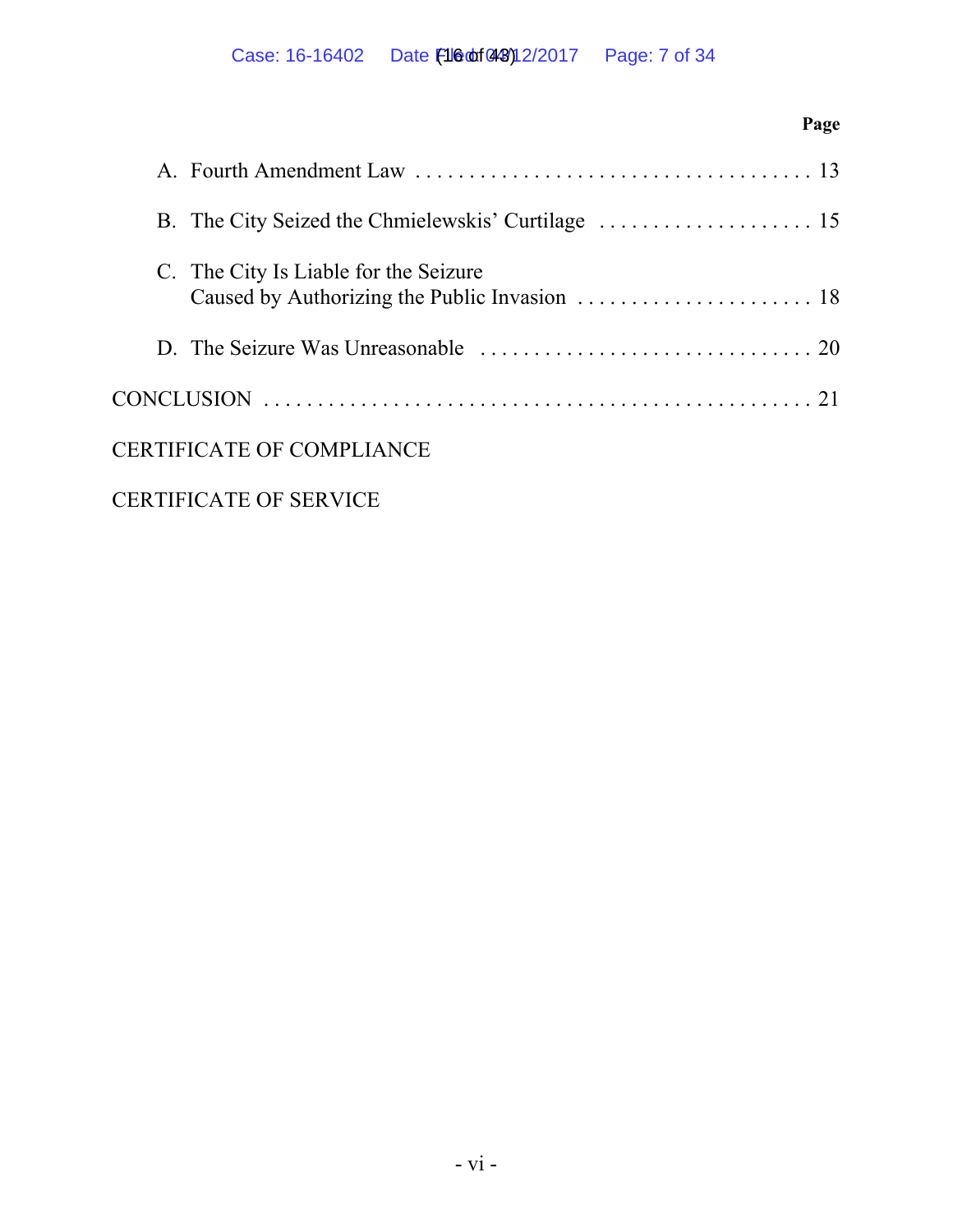# **TABLE OF AUTHORITIES**

# **Page**

# **Cases**

| Arkansas Game & Fish Comm'n v. United States,                                         |
|---------------------------------------------------------------------------------------|
|                                                                                       |
| Audio Odyssey v. Brenton First Nat. Bank, 286 F.3d 498 (8th Cir. 2002)  20            |
|                                                                                       |
| Cable Holdings of Georgia, Inc. v. McNeil Real Estate Fund VI, Ltd.,                  |
| Ehinger v. State ex rel. Gottesman, 2 So. 2d 357 (Fla. 1941)  10                      |
|                                                                                       |
| Goodwin v. Walton County,                                                             |
|                                                                                       |
|                                                                                       |
| Koontz v. St. Johns River Water Mgmt. Dist., 133 S. Ct. 2586 (2013)  1                |
| Loretto v. Teleprompter Manhattan CATV Corp., 458 U.S. 419 (1982)  3, 6               |
| <i>Murr v. Wisconsin</i> , 136 S. Ct. 890 (2016) (granting cert.) (Case No. 15-214) 1 |
| Nollan v. California Coastal Comm'n, 483 U.S. 825 (1987)  passim                      |
|                                                                                       |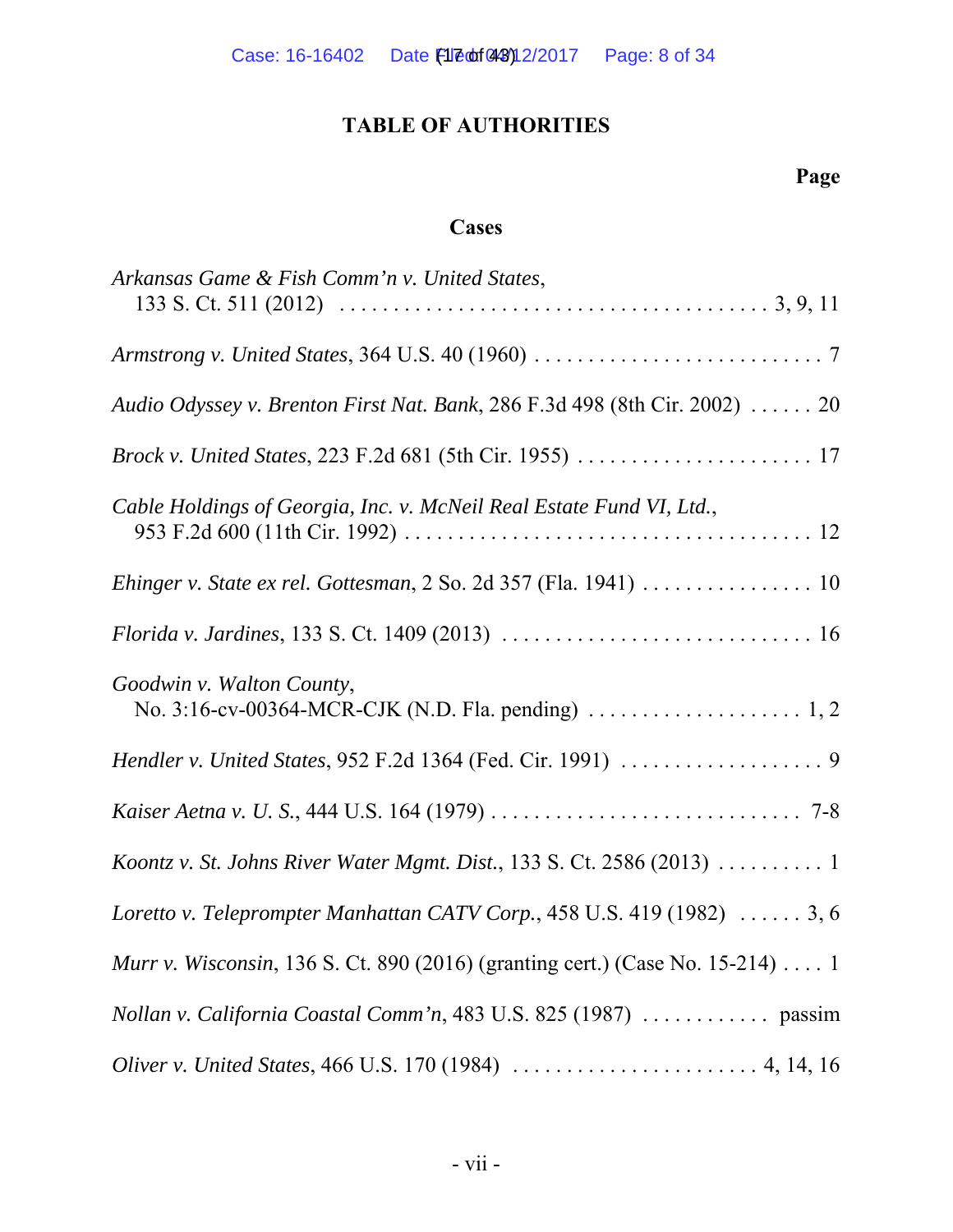| Page                                                                                                                                      |
|-------------------------------------------------------------------------------------------------------------------------------------------|
| Olson v. United States, 292 U.S. 246 (1934) $\dots \dots \dots \dots \dots \dots \dots \dots \dots \dots \dots$                           |
| Otay Mesa Prop., L.P. v. United States, 670 F.3d 1358 (Fed. Cir. 2012) 7, 9                                                               |
|                                                                                                                                           |
| Penn Cent. Transp. Co. v. City of N.Y., 438 U.S. 104 (1978) 6                                                                             |
|                                                                                                                                           |
| <i>Powell v. State, 120 So. 3d 577 (Fla. Dist. Ct. App. 2013),</i>                                                                        |
| <i>Preseault v. I.C.C.</i> , 494 U.S. 1 (1990) $\ldots \ldots \ldots \ldots \ldots \ldots \ldots \ldots \ldots \ldots \ldots \ldots$ 7, 8 |
|                                                                                                                                           |
| Presley v. City of Charlottesville, 464 F.3d 480 (4th Cir. 2006) 4, 14, 18-19                                                             |
|                                                                                                                                           |
| Severance v. Patterson, 566 F.3d 490 (5th Cir. 2009), certified question                                                                  |
|                                                                                                                                           |
|                                                                                                                                           |
| St. Johns River Water Mgmt. Dist. v. Koontz, 77 So. 3d 1220 (Fla. 2011),                                                                  |
|                                                                                                                                           |
| Stop the Beach Renourishment, Inc. v. Fla. Dep't of Envtl. Prot.,                                                                         |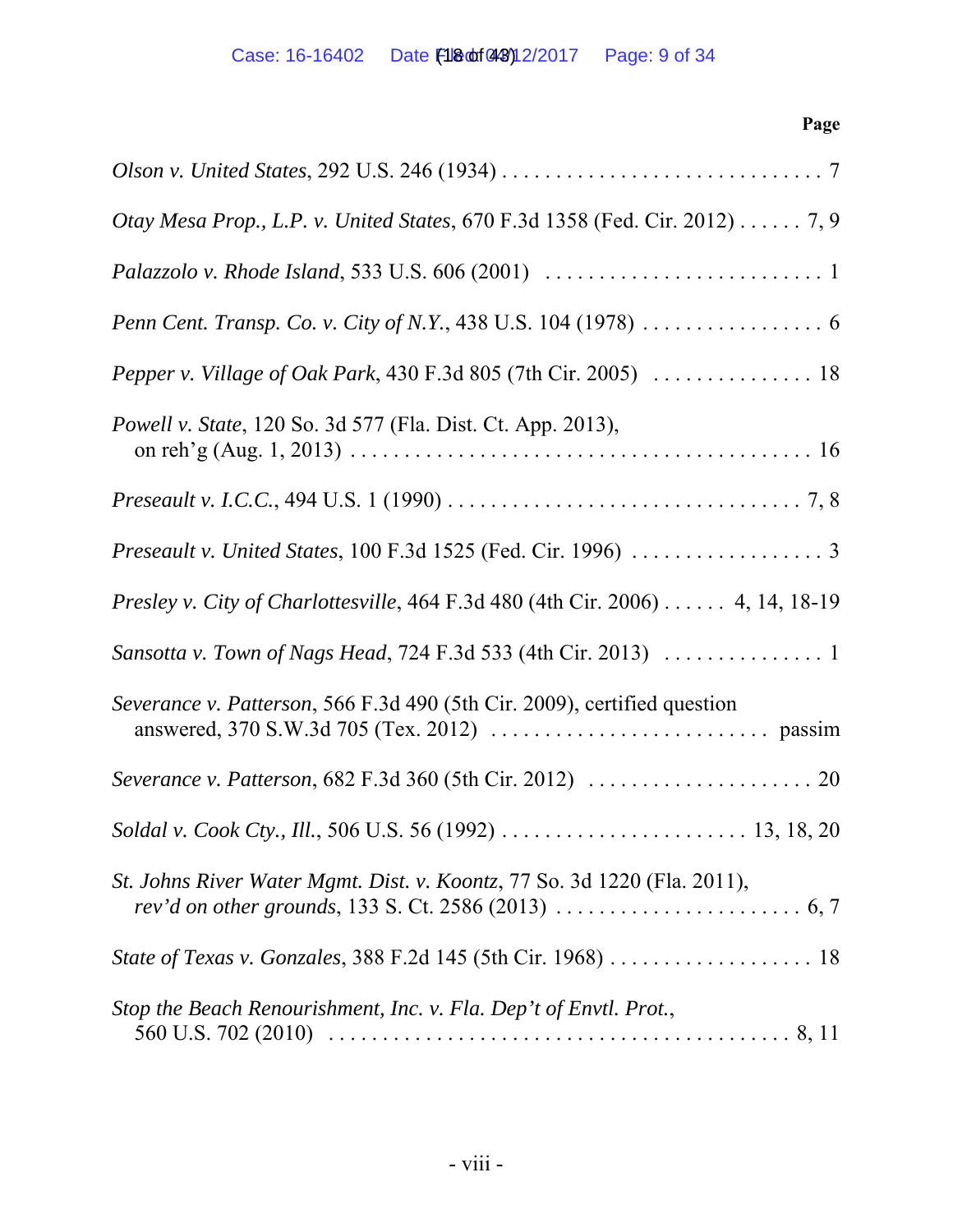# **Page**

| Storer Cable T.V. of Florida, Inc. v.<br>Summerwinds Apartments Assocs., Ltd., 493 So. 2d 417 (Fla. 1986) 3, 5, 6 |
|-------------------------------------------------------------------------------------------------------------------|
|                                                                                                                   |
| Tahoe-Sierra Pres. Council, Inc. v. Tahoe Reg'l Planning Agency,                                                  |
| Town of Nags Head v. Toloczko, No. 2:11-CV-1-D,                                                                   |
| <i>Trepanier v. Cty. of Volusia, 965 So. 2d 276 (Fla. Dist. Ct. App. 2007) </i> 1                                 |
|                                                                                                                   |
|                                                                                                                   |
|                                                                                                                   |
|                                                                                                                   |
|                                                                                                                   |
| United States v. James Daniel Good Real Prop., 510 U.S. 43 (1993)  14                                             |
| United States v. Place, 462 U.S. 696 (1983)  14, 18, 21                                                           |
| United States v. Seidel, 794 F. Supp. 1098 (S.D. Fla. 1992) 16                                                    |
|                                                                                                                   |
|                                                                                                                   |

# **U.S. Constitution**

|--|--|--|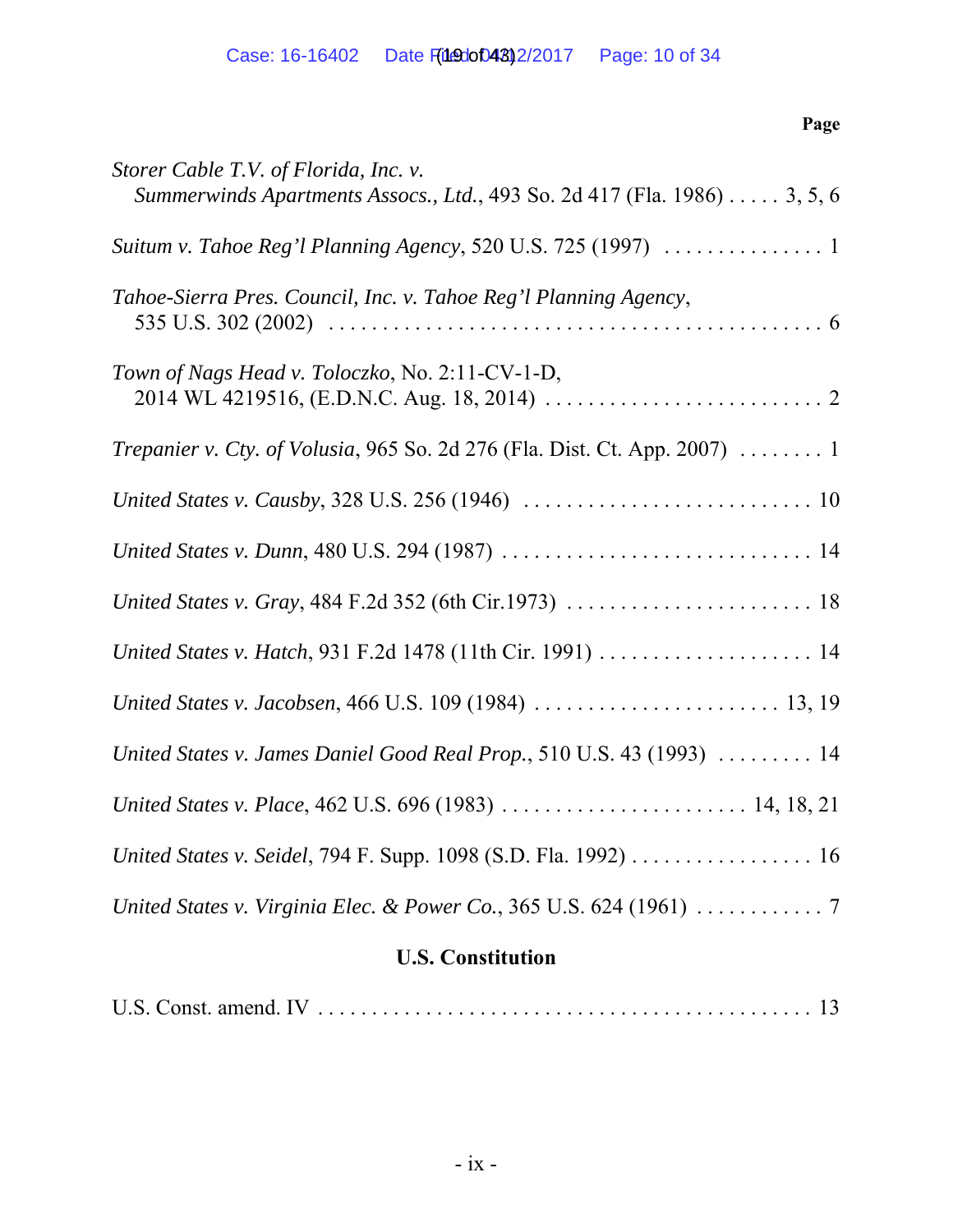# **Page**

# **State Constitution**

| <b>Statute</b>        |
|-----------------------|
|                       |
| <b>Rules of Court</b> |
|                       |
|                       |
| <b>Miscellaneous</b>  |
|                       |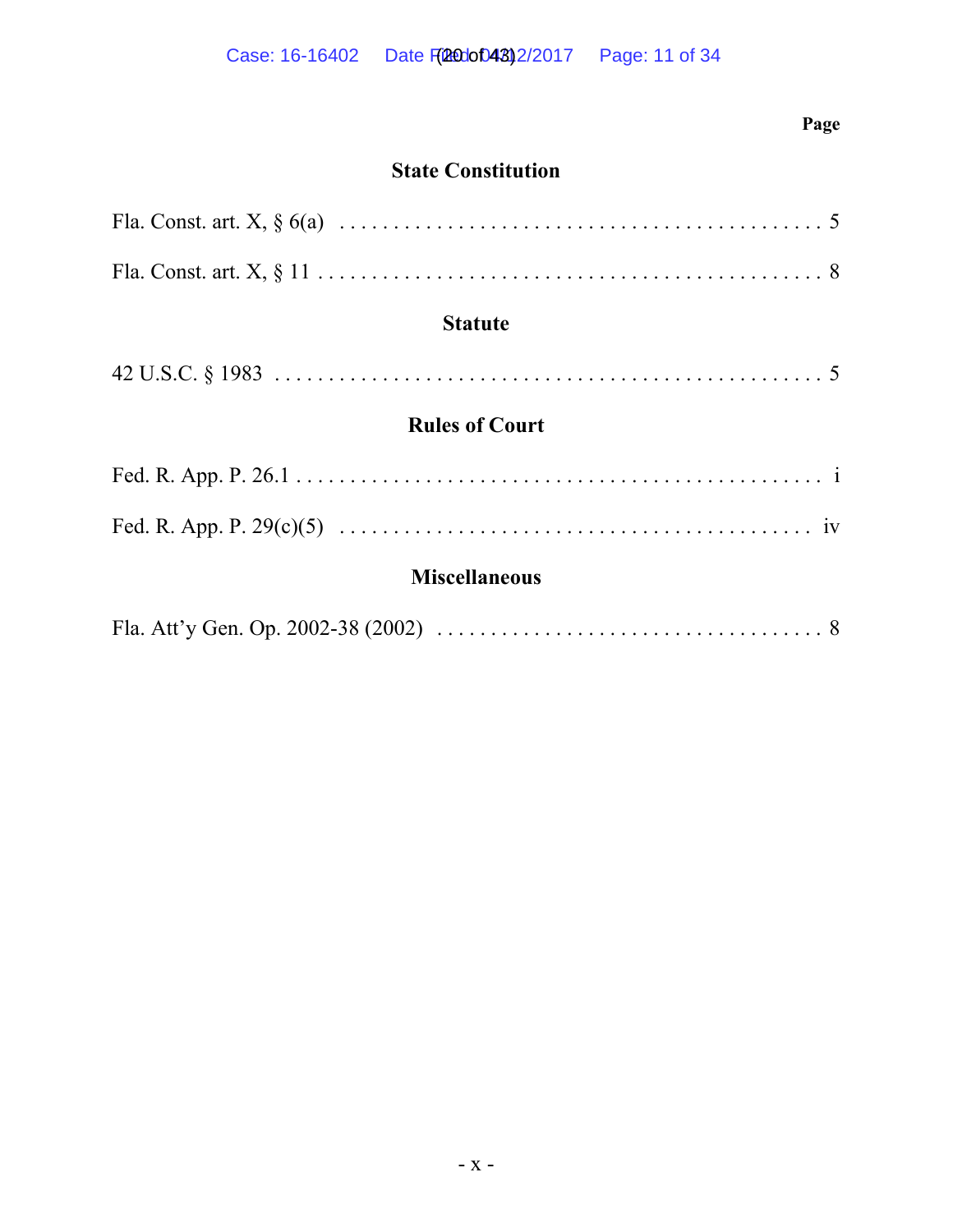#### **INTEREST OF AMICUS CURIAE**

Pacific Legal Foundation (PLF) is a nonprofit, tax-exempt corporation organized for the purpose of litigating matters affecting the public interest in private property, individual liberty, and economic freedom. Founded over 40 years ago, PLF is the most experienced legal organization of its kind. PLF maintains offices in Florida, California, Washington, Hawaii, and Virginia.

PLF attorneys have participated as lead counsel in many landmark United States Supreme Court cases in defense of the right of individuals to make reasonable use of their property, and the corollary right to obtain just compensation when that right is infringed. *See, e.g.*, *Murr v. Wisconsin*, 136 S. Ct. 890 (2016) (granting cert.) (Case No. 15-214), *Koontz v. St. Johns River Water Mgmt. Dist.*, 133 S. Ct. 2586 (2013); *Palazzolo v. Rhode Island*, 533 U.S. 606 (2001); *Suitum v. Tahoe Reg'l Planning Agency*, 520 U.S. 725 (1997); *Nollan v. California Coastal Comm'n*, 483 U.S. 825 (1987). PLF attorneys have also litigated in many state and federal courts, in cases dealing with takings and unwarranted seizures of beachfront property. *See, e.g.*, *Severance v. Patterson*, 566 F.3d 490, 501 (5th Cir. 2009), certified question answered, 370 S.W.3d 705 (Tex. 2012); *Sansotta v. Town of Nags Head*, 724 F.3d 533 (4th Cir. 2013); *Trepanier v. Cty. of Volusia*, 965 So. 2d 276 (Fla. Dist. Ct. App. 2007); *Goodwin v. Walton County*, No. 3:16-cv-00364-MCR-CJK, (N.D. Fla.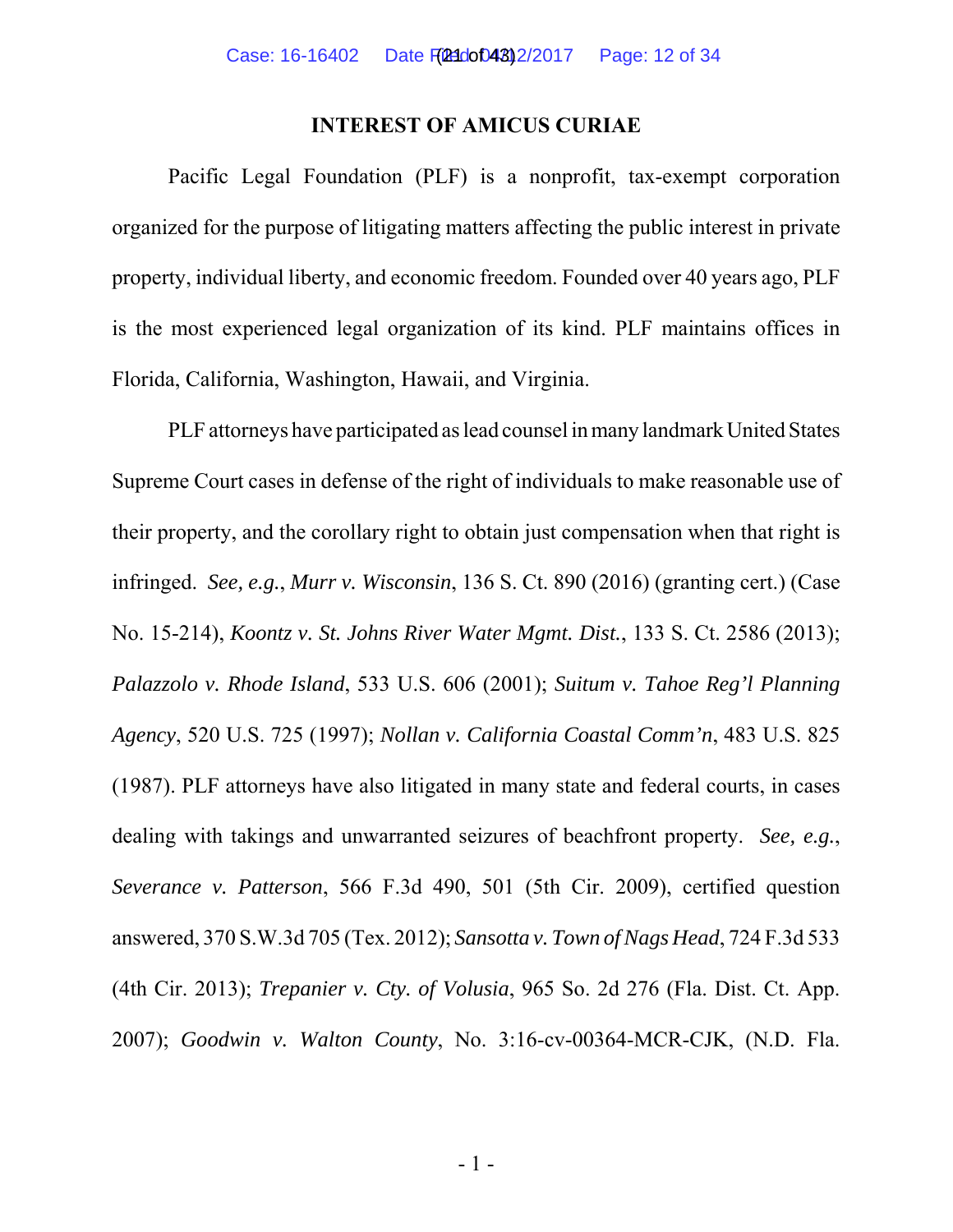pending). PLF attorneys accordingly have specialized expertise and experience in constitutional property rights law, including the law relevant to Florida takings claims.

#### **STATEMENT OF THE ISSUES**

1. Whether the government effects a taking without just compensation when it authorizes the public to trespass on a private beach.

2. Whether the government effects an unwarranted seizure in violation of the Fourth Amendment when it authorizes the public to trespass on a private beach.

#### **INTRODUCTION**

In recent years, many local and state governments have employed several methods in an attempt to take access to private beaches without paying for the right or the attendant invasion of privacy. Governments have imposed easements on private land, declared private land public, declared a right of custom where none existed, and attempted to expand the public trust doctrine beyond its limit. *See, e.g.*, *Severance*, 370 S.W.3d at 710 (rejecting state's claimed right of custom and "rolling easement" on private beach); *Town of Nags Head v. Toloczko*, No. 2:11-CV-1-D, 2014 WL 4219516, at \*3 (E.D.N.C. Aug. 18, 2014) (rejecting town's argument that it had public trust rights to private beach); *Goodwin*, No. 3:16-cv-00364-MCR-CJK (N.D. Fla., pending) (county passed ordinance declaring right of public custom on private beaches across county). Fortunately, courts have resisted these efforts. *See, e.g.*, *Severance*, 370 S.W.3d at 710; *Toloczko*, 2014 WL 4219516, at \*3.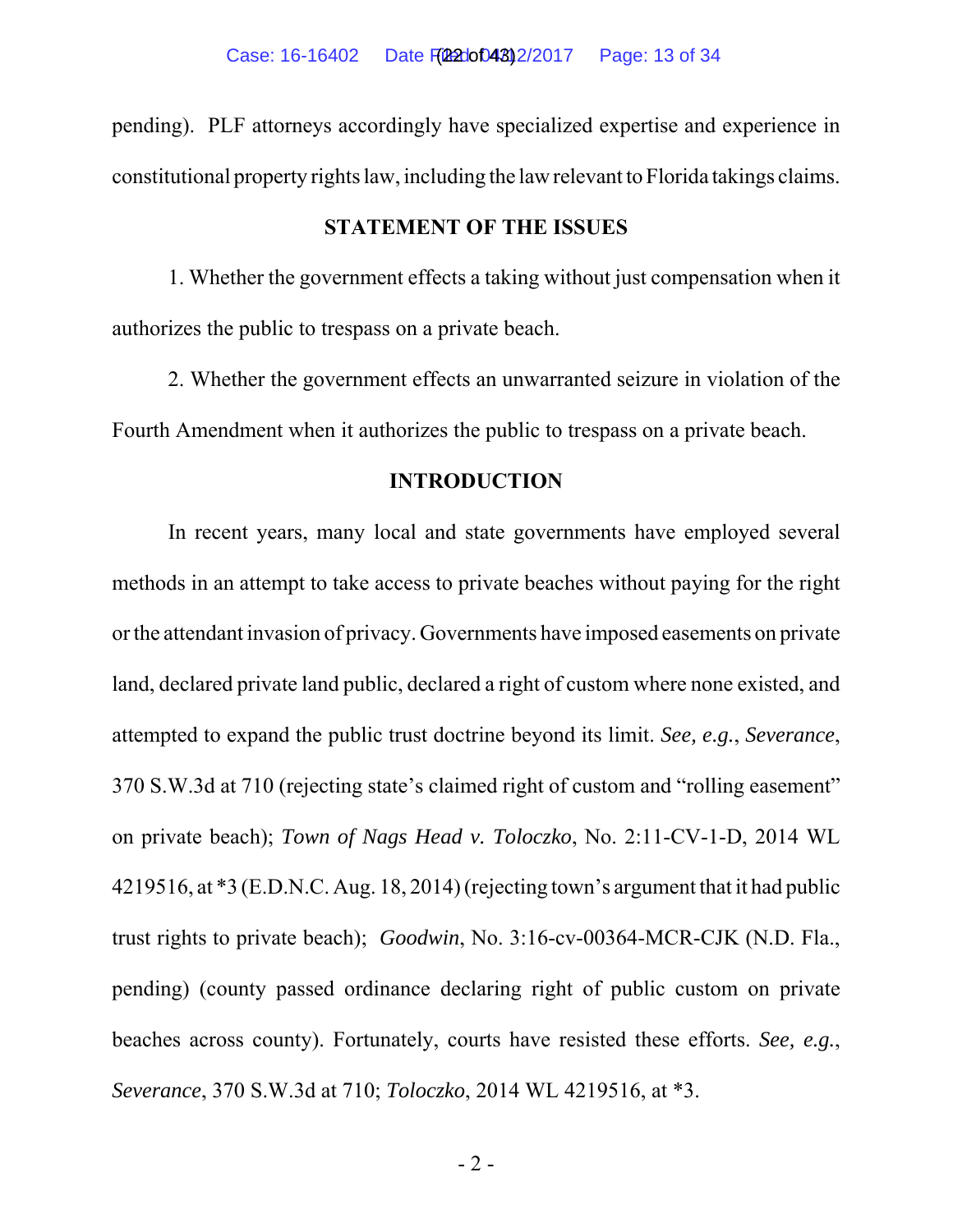This case similarly asks whether government may authorize and encourage the public to use private property and invade privacy without paying compensation and damages. While the facts are different, the case is fundamentally the same: the government is once again looking for ways to take and seize private property without buying it or getting a warrant. This Court, too, should resist this effort and protect the fundamental rights at issue here.

#### **SUMMARY OF THE ARGUMENT**

The Florida Constitution's Takings Clause requires that government pay compensation when it causes physical invasions onto private property. *Storer Cable T.V. of Florida, Inc. v. Summerwinds Apartments Assocs., Ltd.*, 493 So. 2d 417, 419–20 (Fla. 1986). Physical invasions—no matter how minimal—infringe on one of the most important property rights: the right to exclude non-owners. *Loretto v. Teleprompter Manhattan CATV Corp.*, 458 U.S. 419, 435 (1982). The government may not evade strict physical takings liability by asserting that an invasion (and the associated denial of the right to exclude) is only temporary or intermittent. *Arkansas Game & Fish Comm'n v. United States*, 133 S. Ct. 511, 519 (2012); *Nollan*, 483 U.S. at 832. The granting or exercise of a right to invade property is akin to an easement, and an easement demands compensation. *Id.*, at 831–32; *see also Preseault v. United States*, 100 F.3d 1525, 1531 (Fed. Cir. 1996).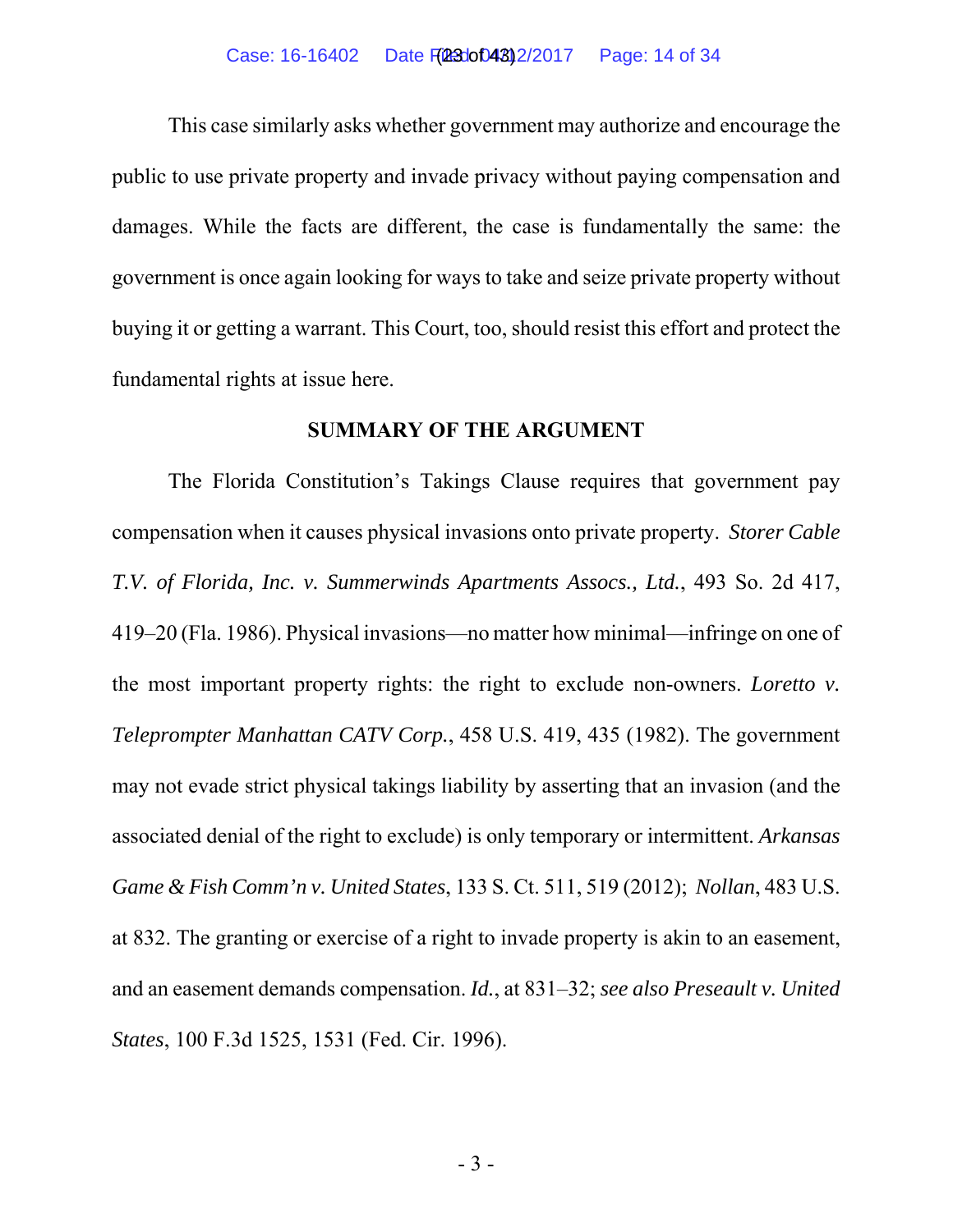Similarly, the Fourth Amendment to the U.S. Constitution protects property around the home from unreasonable searches and seizures. *Oliver v. United States*, 466 U.S. 170, 176, 180 (1984). When government causes the public to trespass into the area around the home, it violates the unreasonable seizure protections of the Fourth Amendment and must pay damages for violation of this constitutional right. *Presley v. City of Charlottesville*, 464 F.3d 480, 483 (4th Cir. 2006).

Here, the trial court rightly found that the City of St. Pete Beach (City) violated both the Takings Clause and the Fourth Amendment when it caused the public to invade Chester and Katherine Chmielewski's property.1 *See* Doc. 141, p. 2. The City made public access available to the Chmielewskis' property. *See id.* at 5; Doc. 65, p. 2, n.3. As clearly planned and anticipated by the City, *id.*, the public began to regularly trespass onto the Chmielewskis' beach, their private sidewalk located only feet from their home, and along the sides of their home to walk from the arts center parking lot to the beach. *See, e.g.*, Trial Transcript Day 1, Doc. 185, pp. 198–9; Trial Transcript Day 2 Doc. 186, p. 48–9, 208–9, 213, 238–9, 249.

The result is a City-sponsored invasion of the Chmielewskis' property, including their curtilage. Their constitutionally protected right to exclude or deny access to their land was destroyed. This is a taking that requires compensation. *Nollan*,

<sup>&</sup>lt;sup>1</sup> This brief uses "Chmielewskis" to refer collectively to Katherine Chmielewski and Chester Chmielewski, and Chester's successor in interest, the Estate of Chester Chmielewski.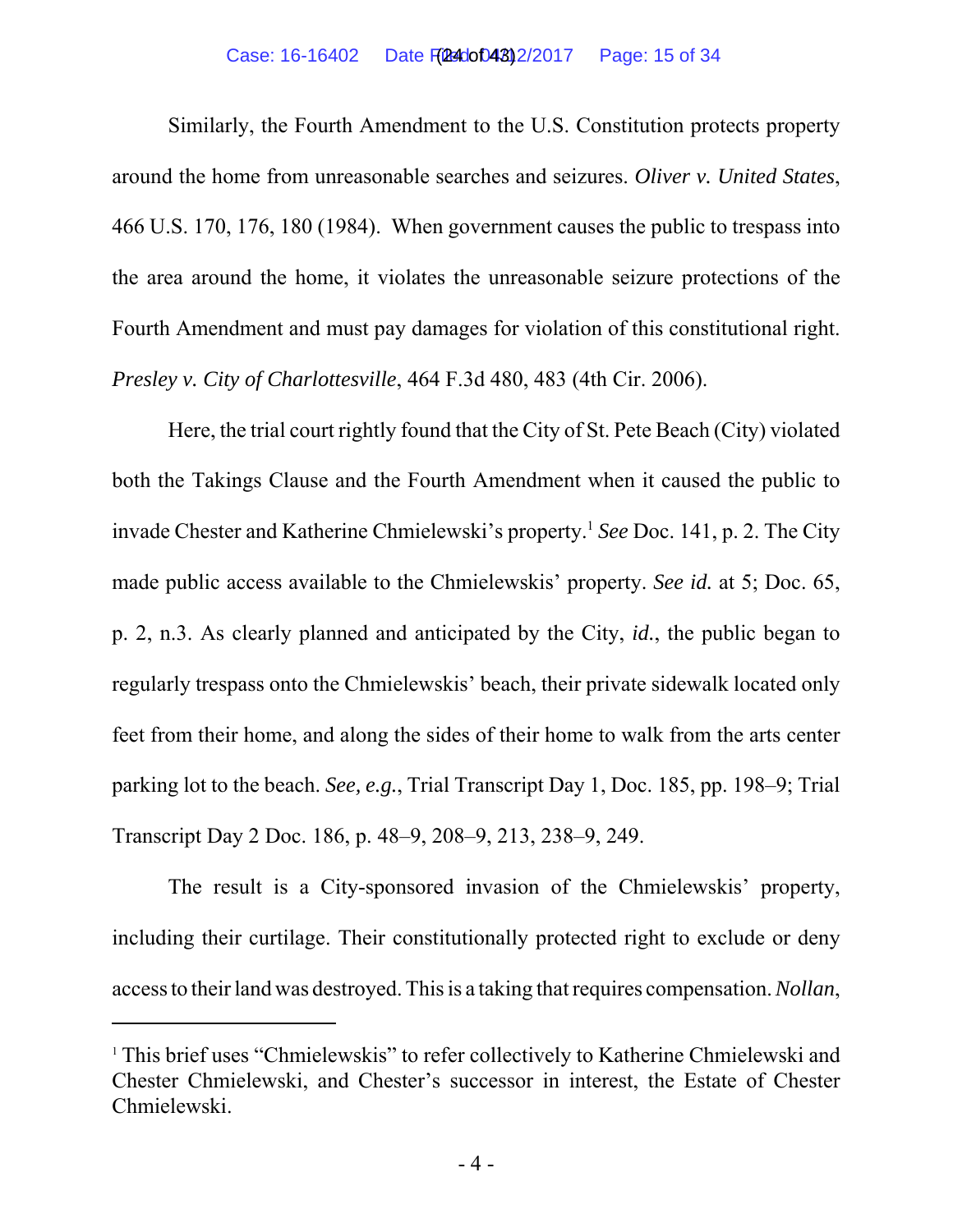483 U.S. at 831. It is also a "seizure" within the meaning of the Fourth Amendment. Moreover, since the seizure occurred without notice, compensation and outside normal state processes, like eminent domain, it is unreasonable and therefore unconstitutional. *Severance*, 566 F.3d at 502. As such, it warrants damages under 42 U.S.C. § 1983.

The trial court's decision should be affirmed.

#### **ARGUMENT**

**I**

# **THE GOVERNMENT MUST PAY JUST COMPENSATION WHEN IT AUTHORIZES MEMBERS OF THE PUBLIC TO TRESPASS ON A PRIVATE BEACH**

#### **A. Florida Takings Law**

The Takings Clause of the Florida Constitution provides, "No private property shall be taken except for a public purpose and with full compensation therefor paid to each owner . . . ." Fla. Const. Art. X,  $\S$  6(a). The Takings Clause prohibits the government from taking private property for a public use without paying for it. *Storer Cable T.V. of Florida, Inc.*, 493 So. 2d at 419–20. To determine whether government actions limiting *the use of property* cause a taking, courts often apply a multi-factored balancing test that looks to the economic impact, character of the action, and investment-backed expectations. *Penn Cent. Transp. Co. v. City of N.Y.*, 438 U.S. 104,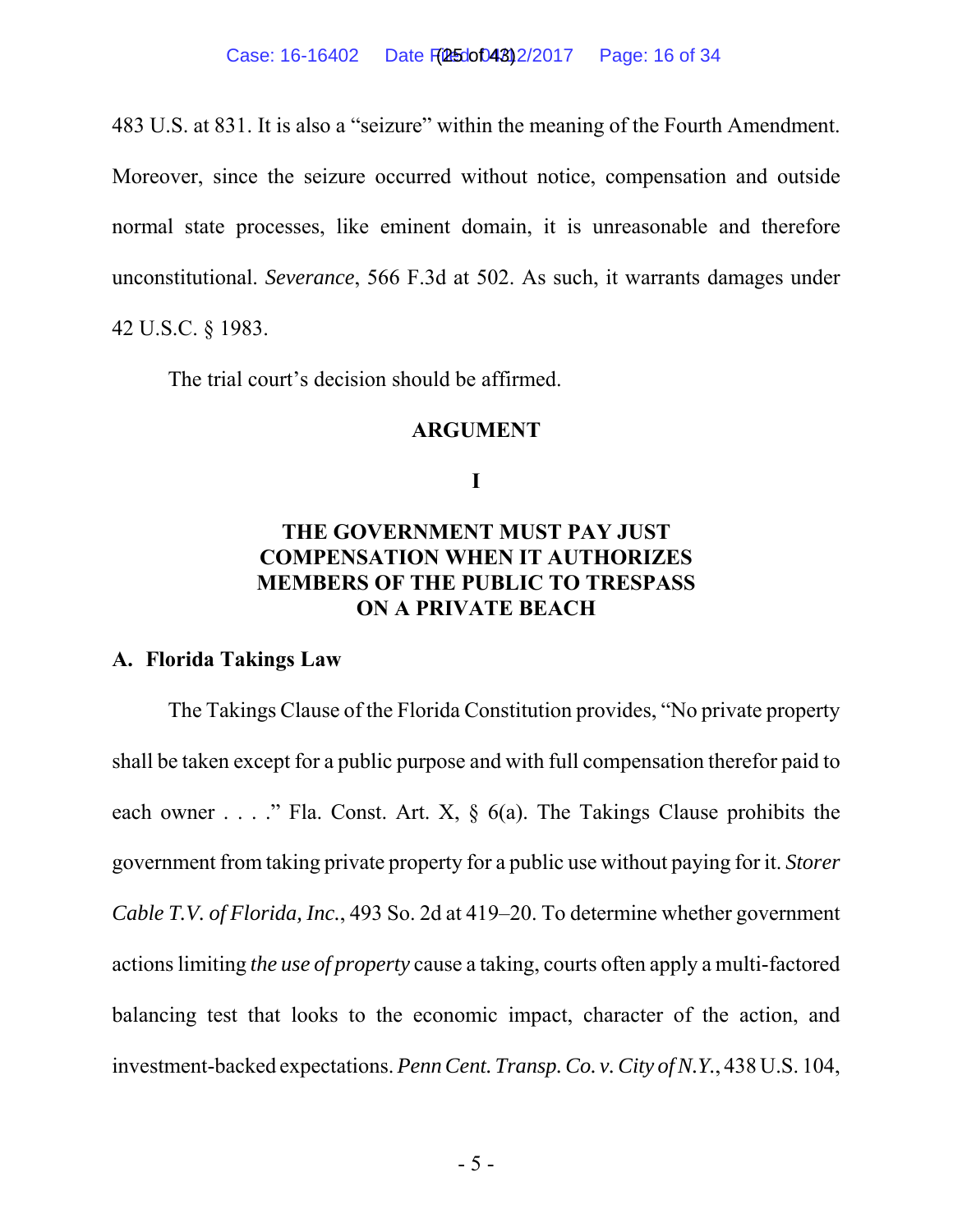124 (1978).<sup>2</sup> But actions that physically invade property are *per se* takings, regardless of those factors. *Loretto*, 458 U.S. at 426; *Tahoe-Sierra Pres. Council, Inc. v. Tahoe Reg'l Planning Agency*, 535 U.S. 302, 322 (2002).

Courts deem a physical invasion to constitute a *per se* taking, in part because the "power to exclude has traditionally been considered one of the most treasured strands in an owner's bundle of property rights." *Loretto*, 458 U.S. at 435. "[A]n owner suffers a special kind of injury when a stranger directly invades and occupies the owner's property" because it allows another to exercise dominion over his property. *Id*. at 436.

Unconstitutional physical occupations of property may be most obvious when the government "directly appropriates private property for its own use." *Tahoe-Sierra Preservation Council, Inc.*, 535 U.S. at 324. But such direct appropriation is not necessary to give rise to a physical taking. Such a taking may also occur when the government authorizes third parties to use private property. *Nollan*, 483 U.S. at 832 (a physical occupation occurs "where individuals are given a permanent and

<sup>&</sup>lt;sup>2</sup> To determine whether a taking occurs under the Florida Constitution, courts routinely rely on precedent interpreting the takings clause in the Fifth Amendment to the U.S. Constitution. *St. Johns River Water Mgmt. Dist. v. Koontz*, 77 So. 3d 1220, 1222 (Fla. 2011), *rev'd on other grounds*, 133 S. Ct. 2586 (2013) (Courts "interpret[] the takings clause of the Fifth Amendment and the takings clause of the Florida Constitution coextensively." ); *see, e.g.*, *Storer Cable T.V. of Florida, Inc.*, 493 So. 2d at 419–20 (interpreting physical invasion takings under Florida Constitution by relying on federal precedent).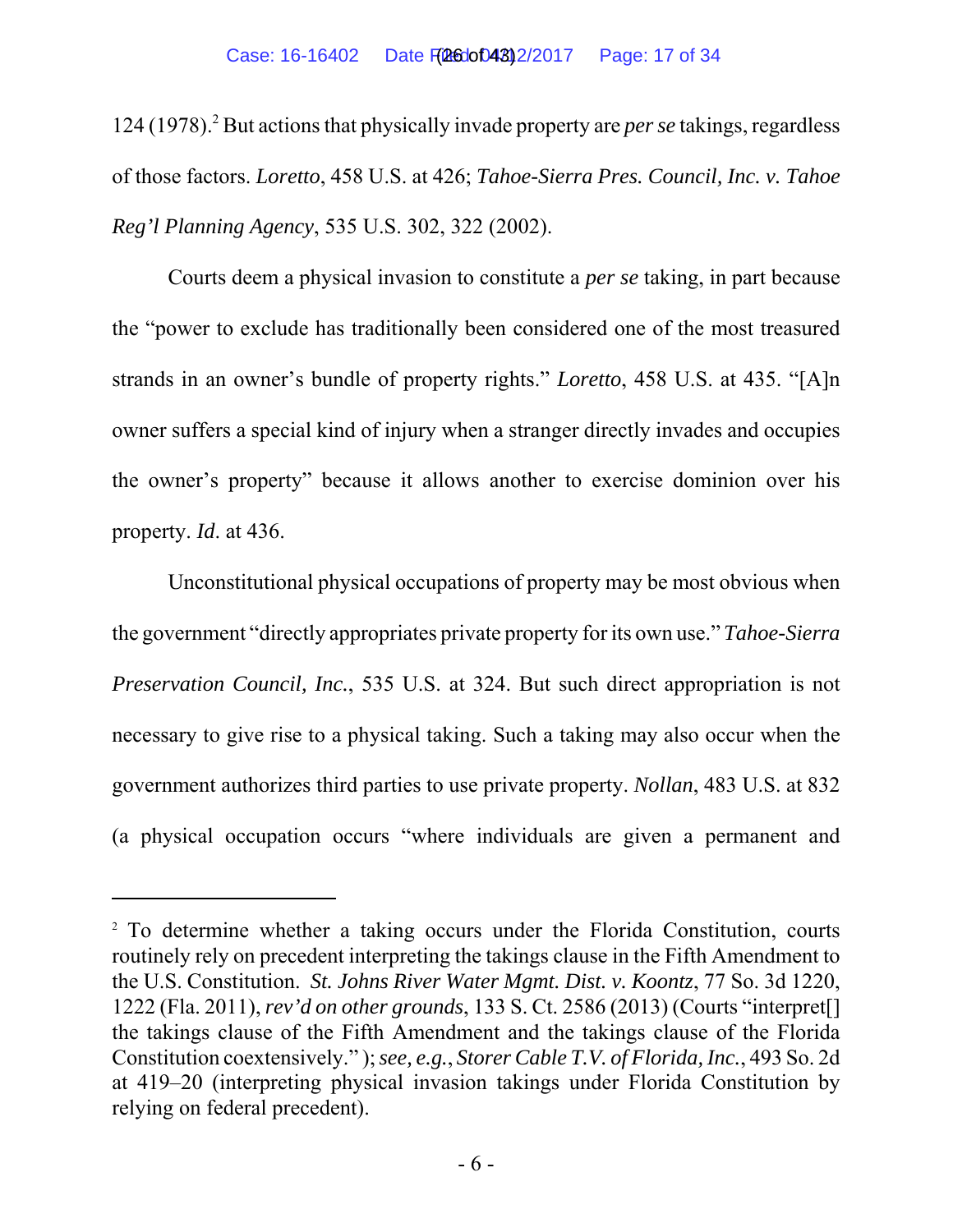#### Case: 16-16402 Date File dot 0430 2/2017 Page: 18 of 34

continuous right to pass to and fro, so that the real property may continuously be traversed"). Such access is equivalent to an easement, and "if the Government physically invades only an easement in property, it must nonetheless pay just compensation." *Kaiser Aetna v. U. S.*, 444 U.S. 164, 180 (1979); *Preseault v. I.C.C.*, 494 U.S. 1, 24 (1990) (same).

When government is liable for a physical invasion constituting an easement, it must ordinarily pay "the difference between the value of the property before and after the Government's easement was imposed." *United States v. Virginia Elec. & Power Co.*, 365 U.S. 624, 632 (1961); *Otay Mesa Prop., L.P. v. United States*, 670 F.3d 1358, 1363–64 (Fed. Cir. 2012). In contrast, if it takes fee simple title, it must pay "the market value of the property at the time of the taking contemporaneously paid in money." *Olson v. United States*, 292 U.S. 246, 255 (1934). This compensation requirement thereby "prevent[s] government from forcing an individual to bear burdens that should be carried by the public as a whole." *Koontz*, 77 So. 3d at 1226, *rev'd on other grounds*, 133 S. Ct. 2586 (2013) (citing *Armstrong v. United States*, 364 U.S. 40, 49 (1960)).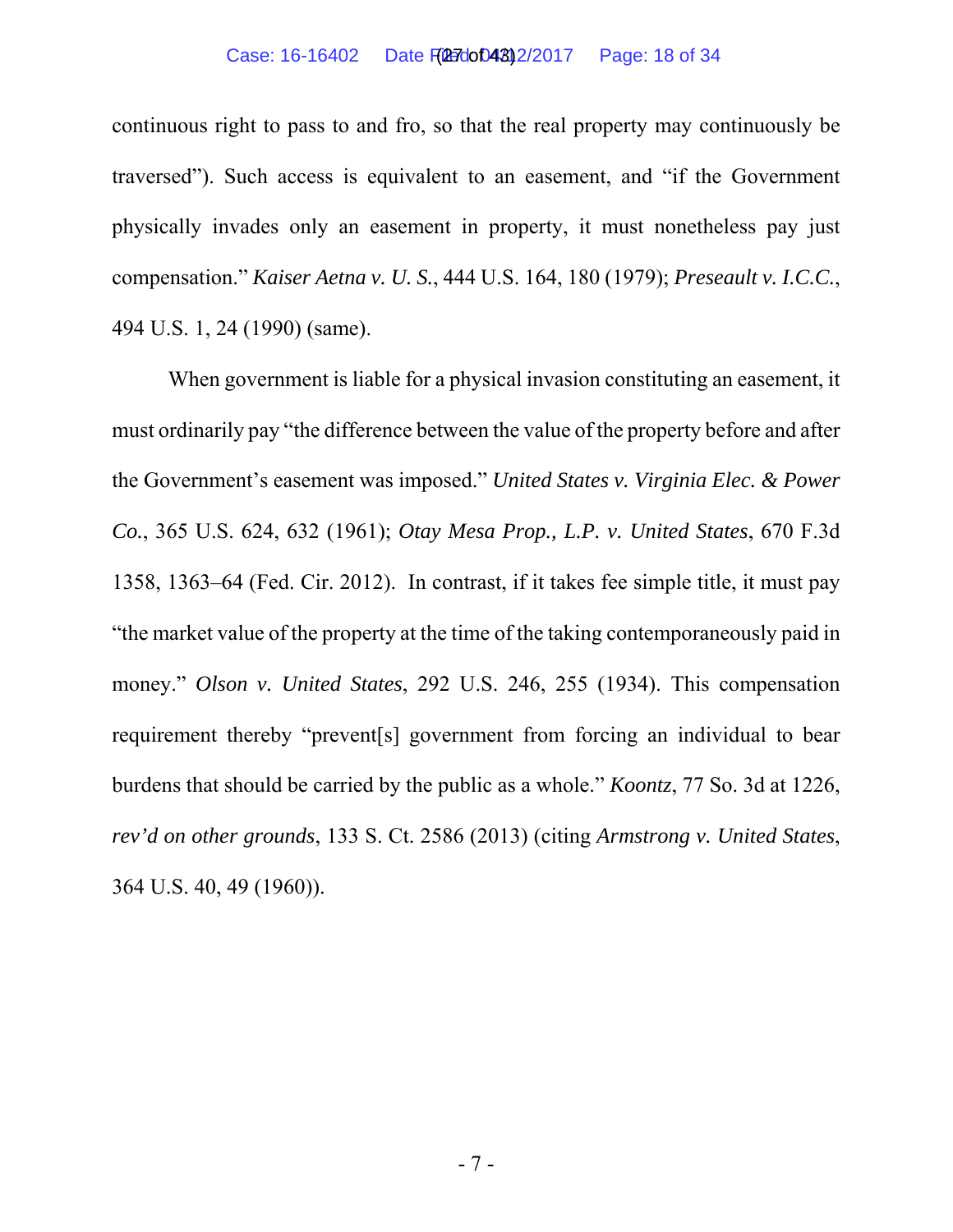### **B. The Government Must Compensate the Chmielewskis for Taking a Public Easement on Their Land**

The Chmielewskis own fee simple title to a beachfront home in St. Pete Beach that they purchased in 1972. Feb. 26, 2016 Order, Doc. 141 at 5. They also own the property extending from their home, across a long dune, and dry, sandy beach, down to the mean high water line of the Gulf of Mexico. *Id*. While the State owns the ribbon of shoreline "under navigable waters, within the boundaries of the state . . . . below mean high water lines," Fla. Const. art.  $X$ ,  $\S$  11, the land lying inland to the mean high water line, including the dry beach area, is generally private property. *Stop the Beach Renourishment, Inc. v. Fla. Dep't of Envtl. Prot.*, 560 U.S. 702, 707 (2010). Accordingly, fee-simple private property owners—like the Chmielewskis—maintain a right to exclude the public from their property. *See* Fla. Att'y Gen. Op. 2002-38, at 5 (2002).

Here, the trial court found that the City "*authorized*" the public to invade the Chmielewskis' property. Feb. 26, 2016 Order, Doc. 141, p. 5, 10–1. This finding is alone enough to find the City liable for a physical taking. *Nollan*, 483 U.S. at 832. The City's actions impose a de facto public access easement on the Chmielewskis' property. That is a classic, *per se* physical taking, which must be compensated. *Kaiser Aetna*, 444 U.S. at 180; *Preseault*, 494 U.S. at 24.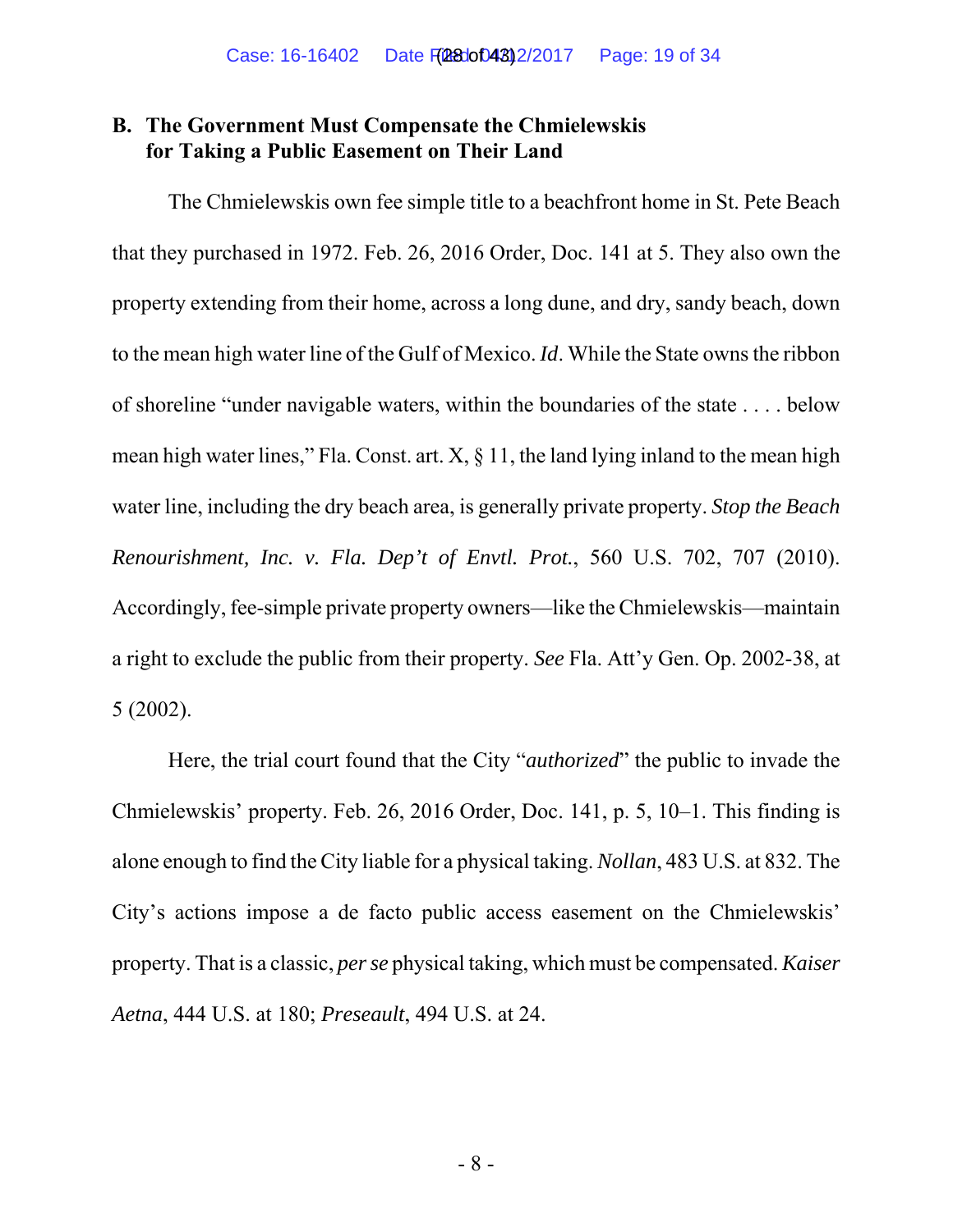The City seeks to escape this logic by arguing that the invasions by the public onto the Chmielewskis' property are not permanent. *See* Initial Brief of Appellant at 26–7. But the contention is without merit. A physical occupation need not be permanent or continuous for it to constitute a *per se* taking. *Hendler v. United States*, 952 F.2d 1364, 1377–78 (Fed. Cir. 1991); *Arkansas Game & Fish Comm'n*, 133 S. Ct. at 519. In *Nollan*, the Supreme Court held that the government could not take an easement for the public to cross a privately owned beach parcel without paying for it. 483 U.S. at 831. Even though "no particular person [wa]s permitted to station himself permanently upon the premises," the taking of "a permanent and continuous right to pass to and fro" across privately owned beach property constitutes a "permanent physical occupation" and *per se* taking. *Id*. at 831–32. Indeed, even less frequent trespassing can create an easement that effects a *per se* taking. *See, e.g.*, *Hendler*, 952 F.2d at 1377–78 ("temporally intermittent" trespassing took an easement); *Otay Mesa Prop.*, 670 F.3d at 1363–64 (same).

Here, the City authorized the public to cross and use the Chmielewskis' private property at will. *See Nollan*, 483 U.S. at 828. Public beach goers not only pass to and fro across the Chmielewskis' property, they recreate on their beach for hours. *See, e.g.*, Feb. 26, 2016 Order, Doc. 141 at 1; Trial Transcript Day 2, Doc. 186, at 258–60 (describing public use of the beach). Indeed, with apparent sanction from the City, the public has held drinking parties, weddings, and tournaments on the Chmielewskis'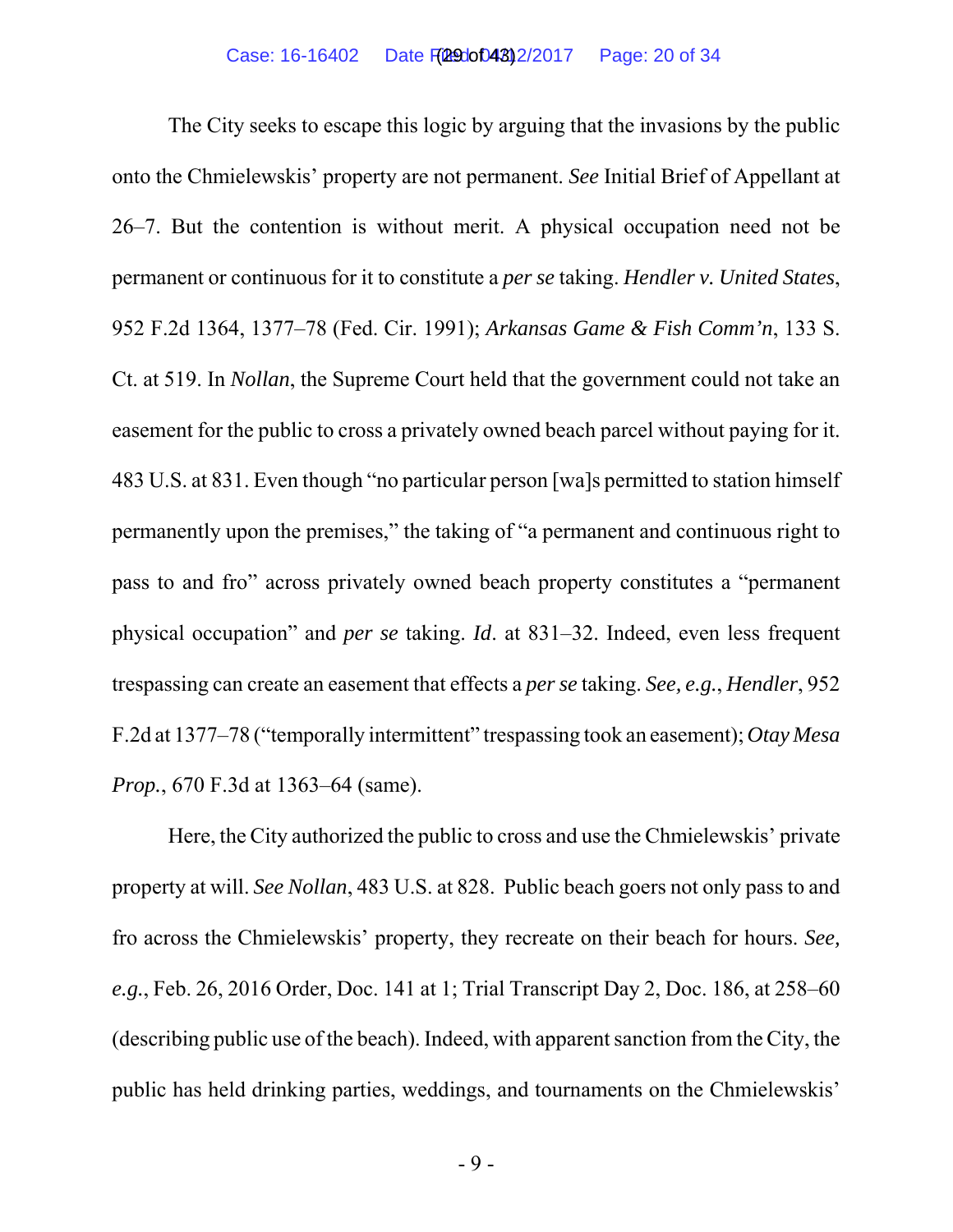land. Feb. 26, 2016 Order, Doc. 141 at 5; Trial Transcript Day 2, Doc. 186, at 20, 258–61. This intense physical invasion by strangers, as a result of government action, constitutes a *per se* taking of an easement on their property. *See Nollan*, 483 U.S. at  $831 - 32.<sup>3</sup>$ 

### **C. The City Authorized the Taking**

The City also claims that it cannot be held responsible for trespassing by members of the public, because the City never "authorized, licensed, or required the public to invade Plaintiffs' beach parcel." *See* Initial Brief of Appellant at 28. But the evidence shows the opposite. The City rezoned the Chmielewskis' private property as a public park and cleared the previously blocked path from the arts center to the Chmielewskis' private sidewalk. Trial Transcript Day 1, Doc. 185 at 37, 81–2; Trial Transcript Day 2, Doc. 186 at 247, 249. It also added parking and held events that convinced members of the public that it was, indeed, a public park. *Id*.; Feb. 26, 2016 Order, Doc. 141 at 5. The trial court found as a fact that the City authorized the public's invasion. *Id.*

<sup>&</sup>lt;sup>3</sup> Even if the *per se* test for some reason did not apply, the government's interference with the Chmielewskis' ability to enjoy their property would still constitute a taking. Government also effects a taking when an ordinance deprives an owner of "a reasonable use and enjoyment of his own property." *Ehinger v. State ex rel. Gottesman*, 2 So. 2d 357, 359-60 (Fla. 1941); *see also United States v. Causby*, 328 U.S. 256, 268 (1946).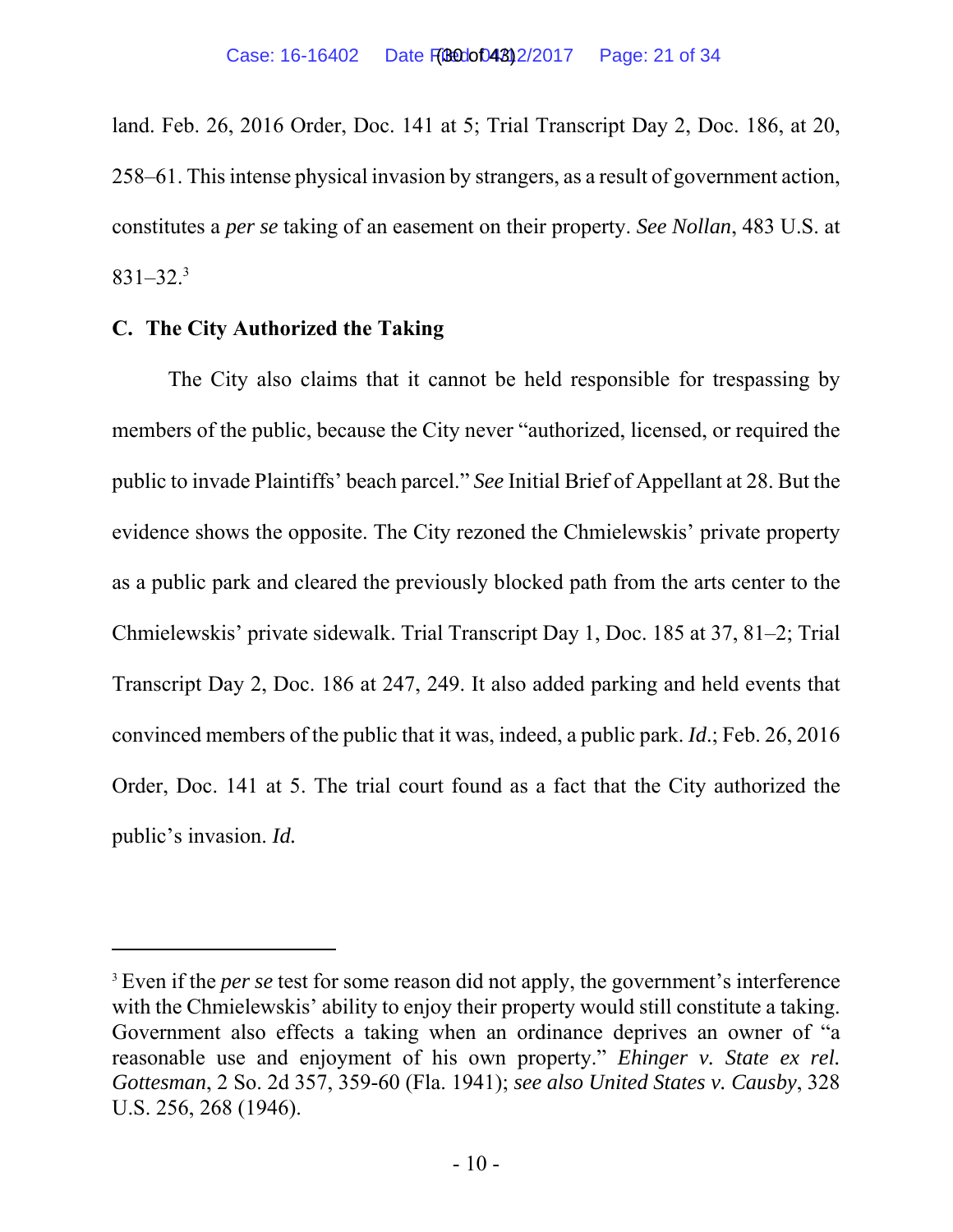Even if the City had no intent to authorize public access on the Chmielewskis' land (it clearly did), that would not automatically exonerate it. *See, e.g.*, *Arkansas Game & Fish Comm'n*, 133 S. Ct. at 522–23 (flooding unintentionally caused by government constituted a taking). Indeed, "when the government uses its own property in such a way that it destroys private property, it has taken that property." *Stop the Beach Renourishment*, 560 U.S. at 713. If the City had not intended to take the property, it was still reasonably foreseeable—particularly after the quiet title action—that its use of the arts center property and other actions would result in an invasion of the Chmielewskis' property, causing a taking. *Cf*. *Arkansas Game & Fish Comm'n*, 133 S. Ct. at 522–23 (intent is irrelevant where a taking is a foreseeable result of government action).

### **D. The Government Must Pay Compensation When It Converts Neighbors' Right of Access into a Public Right of Access**

The City also implies that no taking could occur here, because other property owners in the Chmielewskis' subdivision already had a right to recreational use of their beach. *See* Initial Brief of Appellants at 33 ("In contrast, here, Plaintiffs' beach parcel has always been accessible and useable by not only Plaintiffs but also other Subdivision owners, their family, friends, and guests."). In other words, the government suggests that property owners cannot claim a taking from a governmentauthorized influx of people onto private land, because a few other people already have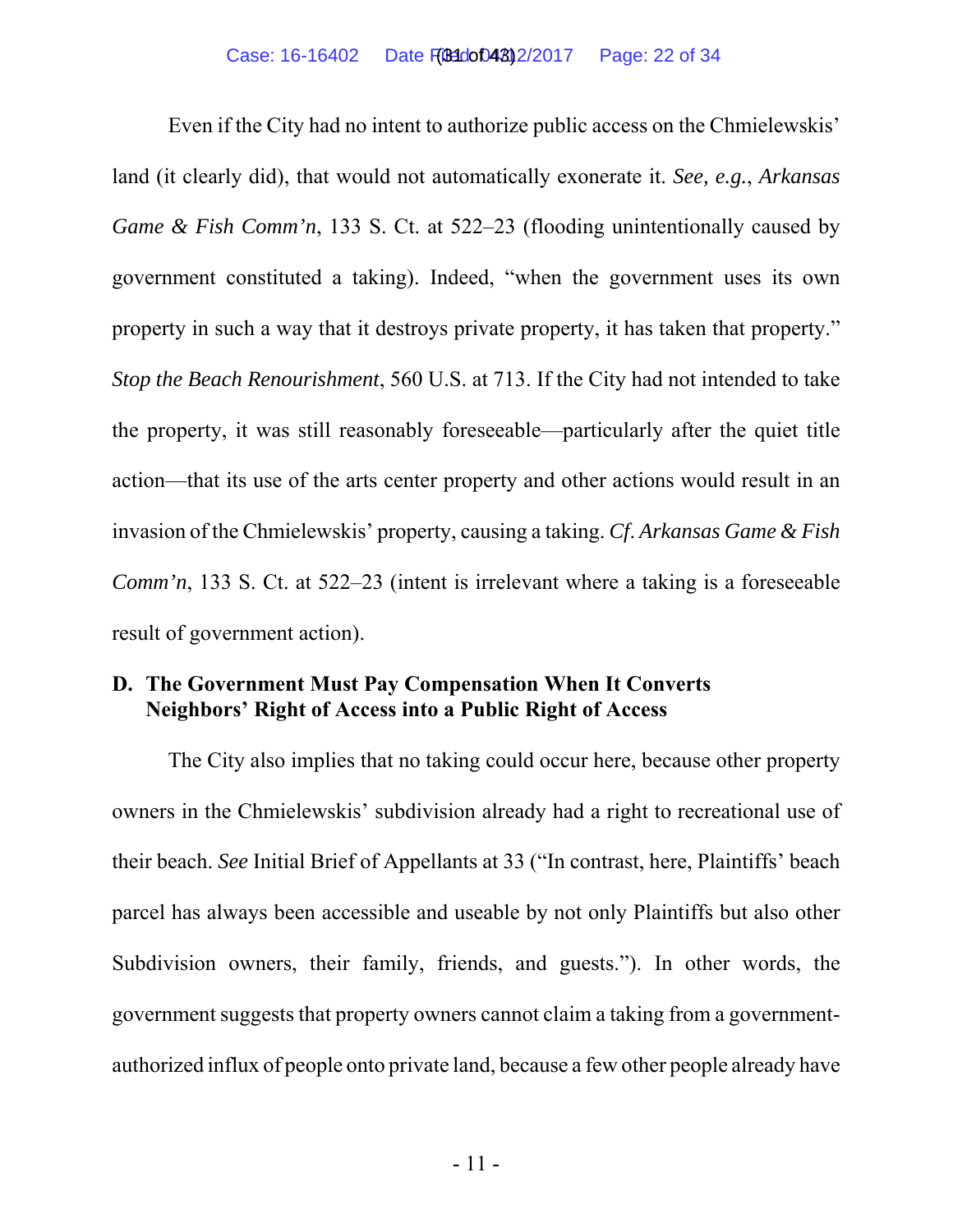an independent, pre-existing right to enter the land. This is baseless. Indeed, this Court rejected that very argument in *Cable Holdings of Georgia, Inc. v. McNeil Real Estate Fund VI, Ltd.*, 953 F.2d 600, 605 (11th Cir. 1992). There, a cable company claimed that the legislature granted it a right to access and use pre-existing utility easements for other services, without compensation. *Id*. at 603. In rejecting this "free rider" argument, this Court analogized the issue in *Nollan*:

The government could not force a beachfront property owner to provide an easement in favor of the general public so that all could access the owner's beach. *See Nollan*, 483 U.S. at 831, 107 S. Ct. at 3145. Could the government instead legislate that if the beachfront owner allowed his neighbors to cross his beach, he must also allow the public at large to cross?

This Court said "no," holding that government would effect a taking without just compensation if it attempted to expand an easement to include additional parties. *Id*. at 605.

The same analysis applies here. Even if certain people have a limited (and controlled) right to access the Chmielewskis' land, the City's extension of access rights to the entire general public creates a new easement, or vastly expands an existing one. Both require compensation. *Id*. at 605; *Nollan*, 483 U.S. at 831.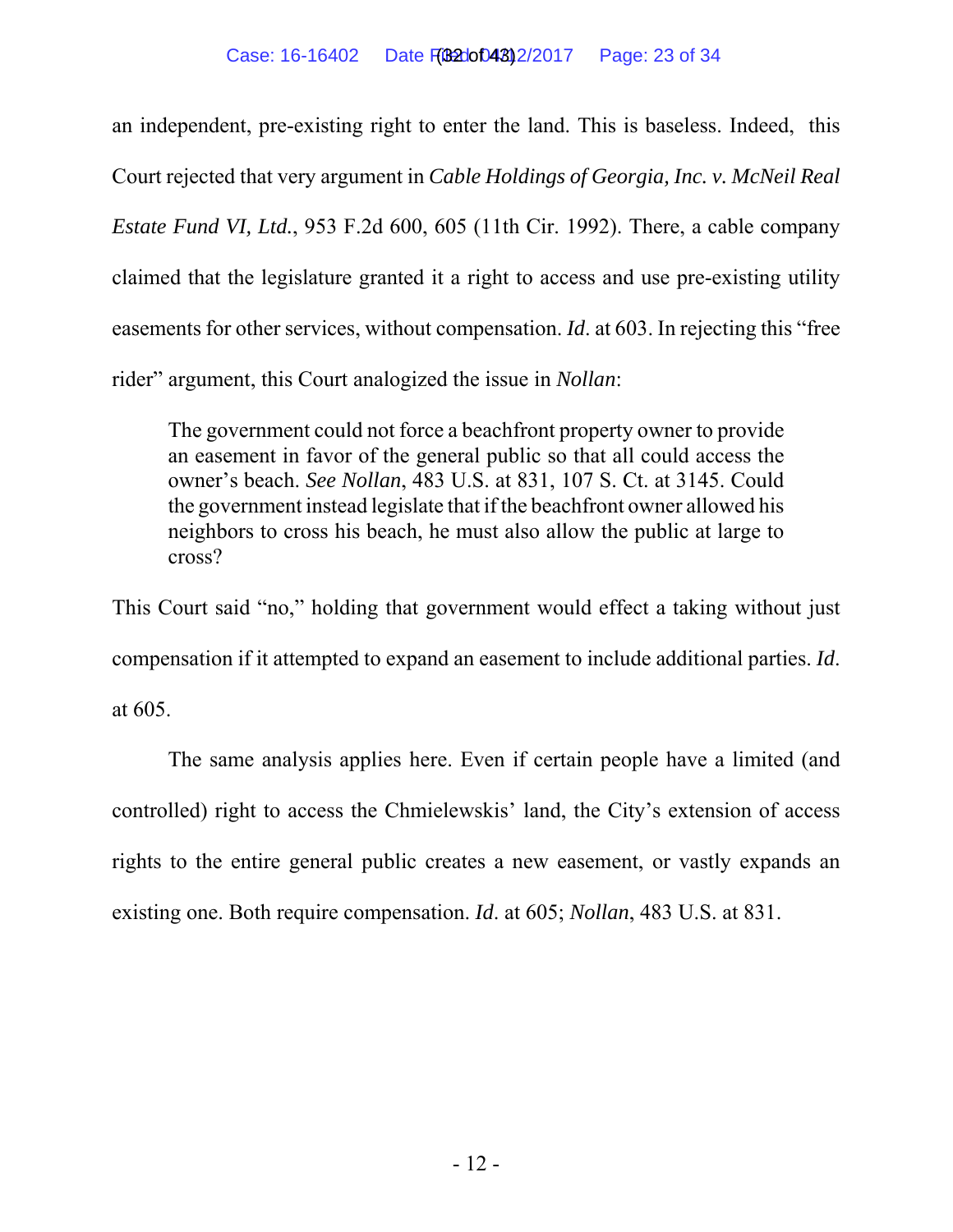**II**

### **THE CITY ALSO UNREASONABLY SEIZED THE CHMIELEWSKIS' LAND, IN VIOLATION OF THE FOURTH AMENDMENT**

Contrary to the City's position, its actions against the Chmielewskis' land also gives rise to a Fourth Amendment violation. Specifically, in authorizing the ongoing, public invasion of the area immediately around the Chmielewskis' home, the City not only caused a *per se* unconstitutional taking of the property, it also seized protected property. Feb. 26, 2016 Order, Doc. 141 at 5. Since the seizure occurred without proper procedures, or compensation, it was unreasonable, and thus, violated the Fourth Amendment. *See Severance*, 566 F.3d at 502; *Soldal v. Cook County*, 506 U.S. 56, 66, 71 (1992) (in the absence of consent, a warrant, probable cause, or judicial authority, a seizure is unreasonable).

#### **A. Fourth Amendment Law**

The Fourth Amendment provides that the "right of the people to be secure in their persons, houses, papers, and effects, against unreasonable searches and seizures, shall not be violated." U.S. Const. amend. IV. Government seizes property when it causes "some meaningful interference with an individual's possessory interests in that property." *Soldal*, 506 U.S. at 61 (1992); *United States v. Jacobsen*, 466 U.S. 109, 113 (1984); *Severance*, 566 F.3d at 501.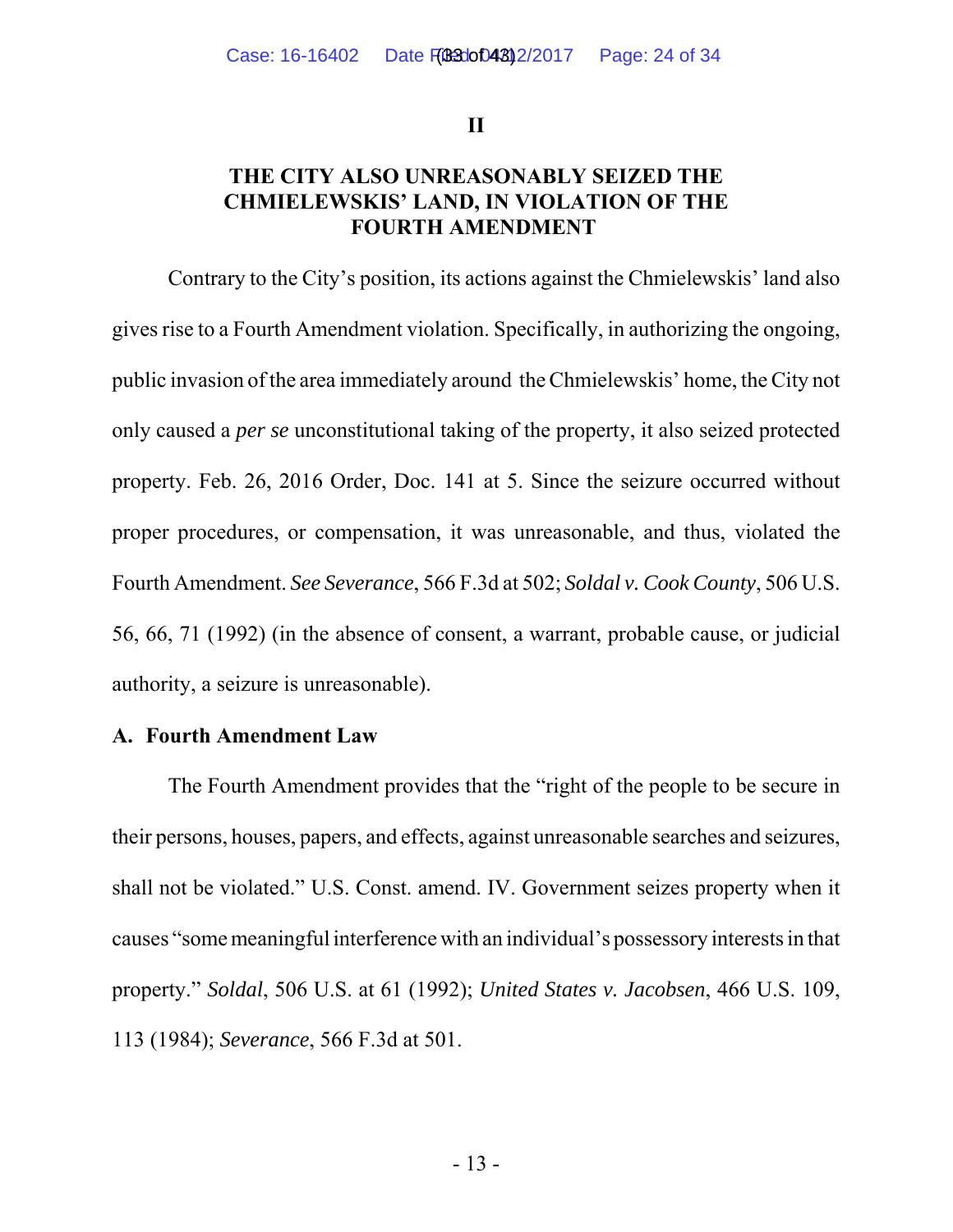The Fourth Amendment's protections against unreasonable searches and seizures clearly protect the home and curtilage—the property surrounding a home. *Oliver*, 466 U.S. at 180 ("[C]urtilage . . . has been considered part of the home itself for Fourth Amendment purposes"); *Presley*, 464 F.3d at 483; *United States v. James Daniel Good Real Prop.*, 510 U.S. 43, 52 (1993) (Fourth Amendment applies to the entire seizure of a four-acre parcel of land with a house). The extent of protected curtilage varies with the circumstances. *United States v. Hatch*, 931 F.2d 1478, 1480–81 (11th Cir. 1991) ("There is not . . . any fixed distance at which curtilage ends." ).

In considering whether an area is curtilage, courts often consider four factors: the proximity of the area to the home, whether the area is within an enclosure surrounding the home, the nature of the uses to which the area is put, and the steps taken by the resident to protect the area. *United States v. Dunn*, 480 U.S. 294, 301 (1987). These factors are only "useful analytical tools," and do not provide a "finely tuned formula that, when mechanically applied, yields a 'correct' answer to all extent-of-curtilage questions." *Id*. The question is often ultimately one of "reasonable expectations." *Hatch*, 931 F.2d at 1481. Ordinarily, a seizure of property is *"per se* unreasonable within the meaning of the Fourth Amendment unless it is accomplished pursuant to a judicial warrant issued upon probable cause and particularly describing the items to be seized." *United States v. Place*, 462 U.S. 696, 701 (1983).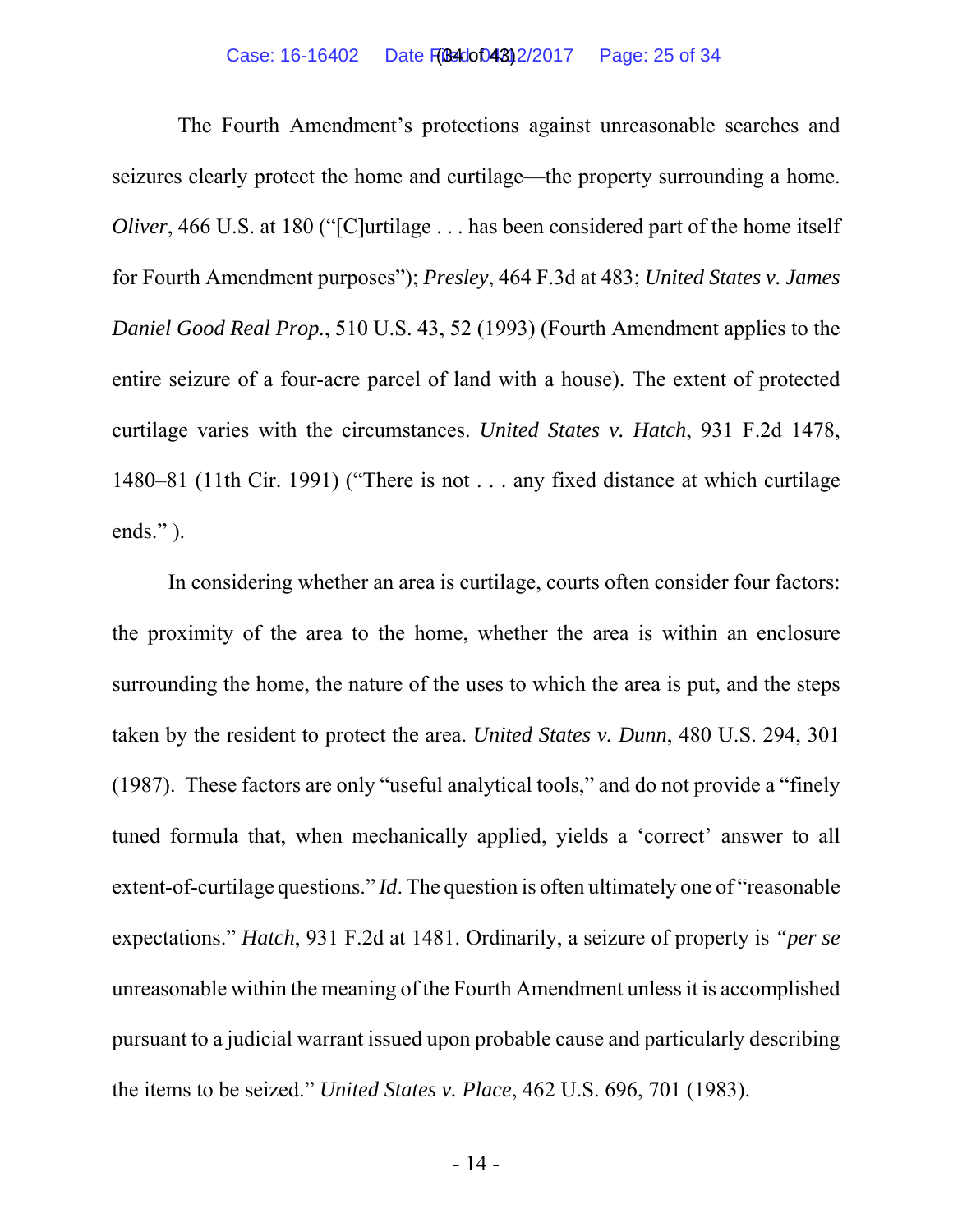### **B. The City Seized the Chmielewskis' Curtilage**

Here, application of the relevant factors shows that the City caused repeated invasions by members of the public into the Chmielewskis' curtilage. *See, e.g.*, Trial Transcript Day 1, Doc. 185, pp. 198–9; Trial Transcript Day 2 Doc. 186, pp. 48–9, 208–9, 213, 238–9, 249. The evidence shows that members of the public walked from the Suntan Arts Center parking lot, to the Chmielewskis' home, entered the enclosure around their home, and passed along the immediate sides of their home, and into their backyard, to get to the beach. *See, e.g.*, *id*. The space between the Chmielewskis' home and their neighbors' homes is narrow. *See* Supp. App. at 6, 9. The area used by the public to get to the back of the house is even narrower. *Id*.



*The back of the Chmielewskis' one-story home. Supp. App. at 9*

In short, people were authorized and encouraged to go from the Suntan Arts Center to the beach, walk right next to the Chmielewskis' home and into their backyard. *See, e.g.*, Trial Transcript Day 1, Doc. 185, p. 198; Trial Transcript Day 2, Doc. 186, pp. 186–7, 208. This clearly effects curtilage. *Powell v. State*, 120 So. 3d 577, 585 (Fla.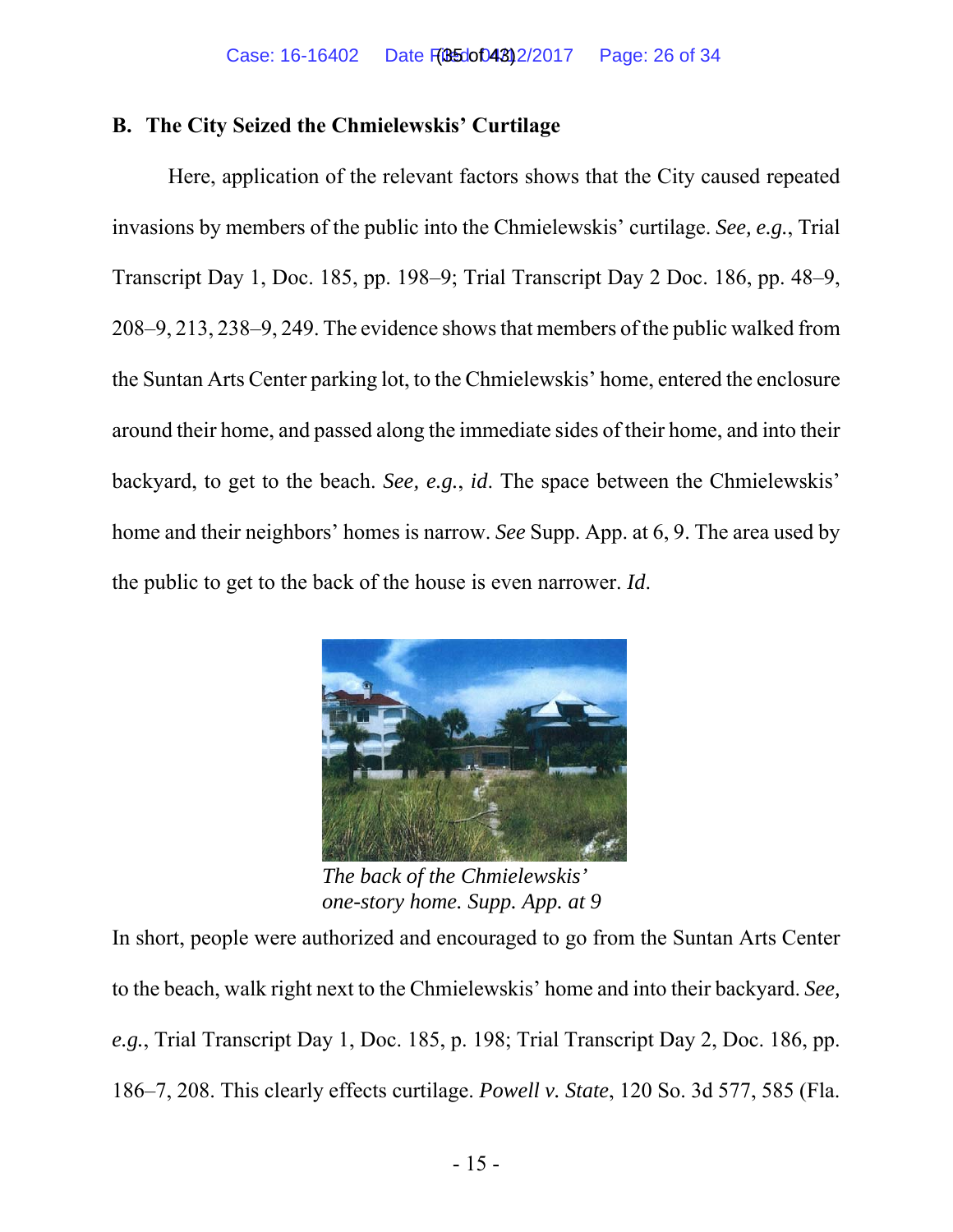Dist. Ct. App. 2013), *on reh'g* (Aug. 1, 2013) ("To our knowledge, no court has held that an area within arm's length of a home's window is anything other than within the curtilage."); *Florida v. Jardines*, 133 S. Ct. 1409, 1414–15 (2013) (quoting *Oliver*, 466 U.S., at 182, n.12, 104 S. Ct. 1735) ("The front porch is the classic exemplar of an area adjacent to the home and 'to which the activity of home life extends."); *United States v. Seidel*, 794 F. Supp. 1098, 1103 (S.D. Fla. 1992) (To exclude this small area would be "tantamount to finding that no portion of [the] property is curtilage.").

Additional evidence demonstrates that the area from the back of the home to the sand dunes was similarly intimate and thus also curtilage. *See, e.g.*, Trial Transcript Day 2, Doc. 186, p. 48. Before the City opened up the area, the Chmielewskis' backyard was blocked off from the public with natural barriers, creating a private, intimate space. *Id*. at 47 ("We had that sidewalk [on the beachside] of our house, but nobody walked down that sidewalk because it was closed off. There was overgrowth at both sides of the sidewalk on the south and north end of Block M, so people couldn't even pass."). The sidewalk, which runs only feet from behind their home, *see* Supp. App. at 6, was barricaded off from other sidewalks for many years by overgrown plants, until the City cleared it off. *See* Order, Doc. 141 at 5–7; Trial Transcript Day 2 at 81–2. Moreover, the sand dune acts as a natural barrier, making it so that people seaward of the plant-covered dune could not see the Chmielewskis'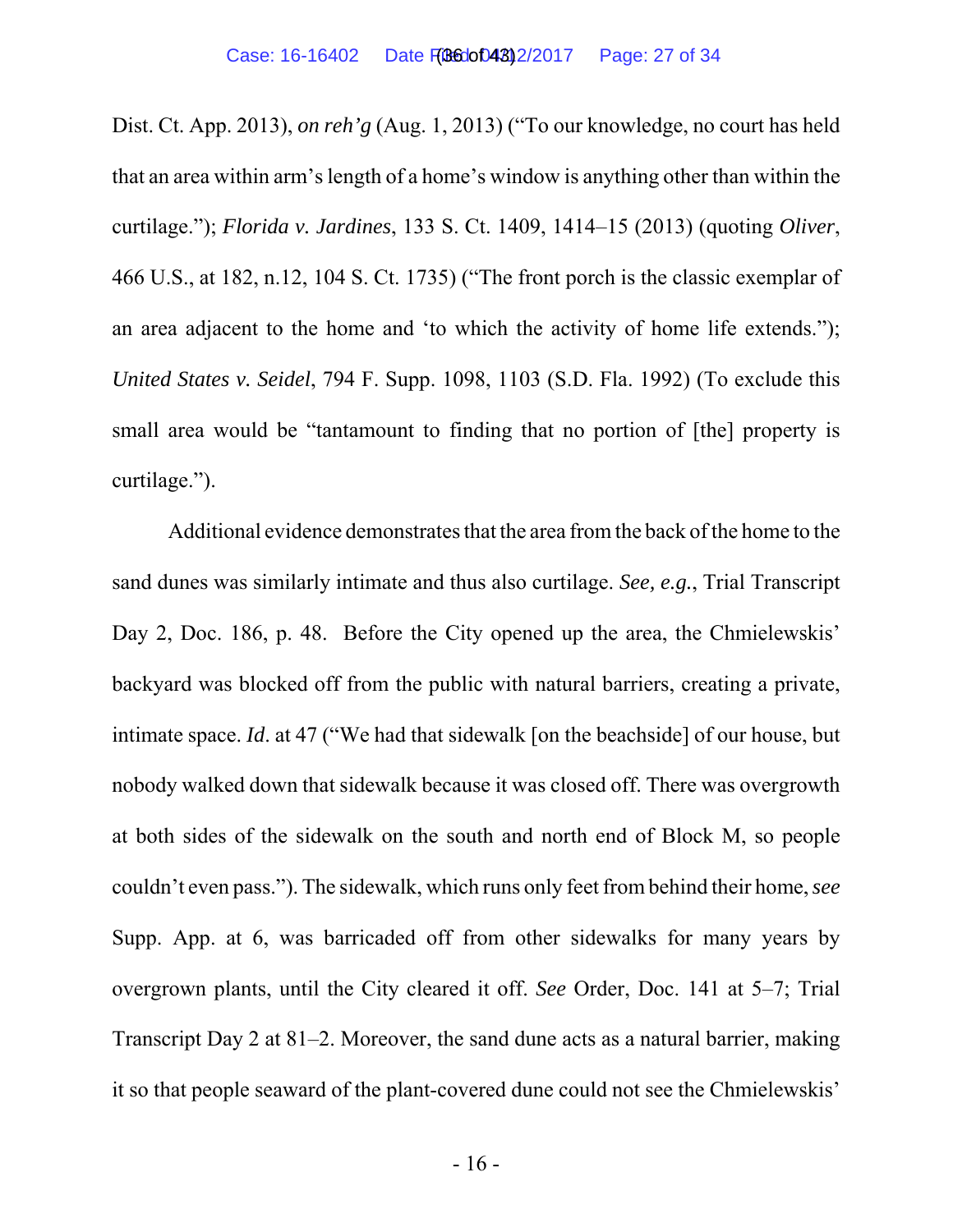at their picture window, or on their back patio, walkway, or much of their backyard. *See, e.g.*, Trial Transcript Day 2, pp. 225–26.

Before the public seized use of their property, members of the Chmielewski family used to sunbathe privately on the patio behind the home. Trial Transcript Day 2, Doc. 186, p. 48. After the public invaded, they not only felt uncomfortable on their patio, they felt uncomfortable leaving the blinds on their picture window open, because those passing by now looked inside. *Id*. at 48–9, 209–10. As a result, when telling people to stay of their property didn't stem the tide, they closed their blinds and stopped maintaining their trail to the beach in hopes of discouraging the public from invading their land and their privacy in their home. *Id*. at 101, 270–1. The Chmielewskis had a reasonable and established expectation of privacy in the invaded property, and as a result, all of it should be considered curtilage, subject to the Fourth Amendment's protections. *Brock v. United States*, 223 F.2d 681, 685 (5th Cir. 1955) ("Whatever quibbles there may be as to where the curtilage begins and ends, clear it is that standing on a man's premises and looking in his bedroom window is a violation of his 'right to be let alone' as guaranteed by the Fourth Amendment . . . ").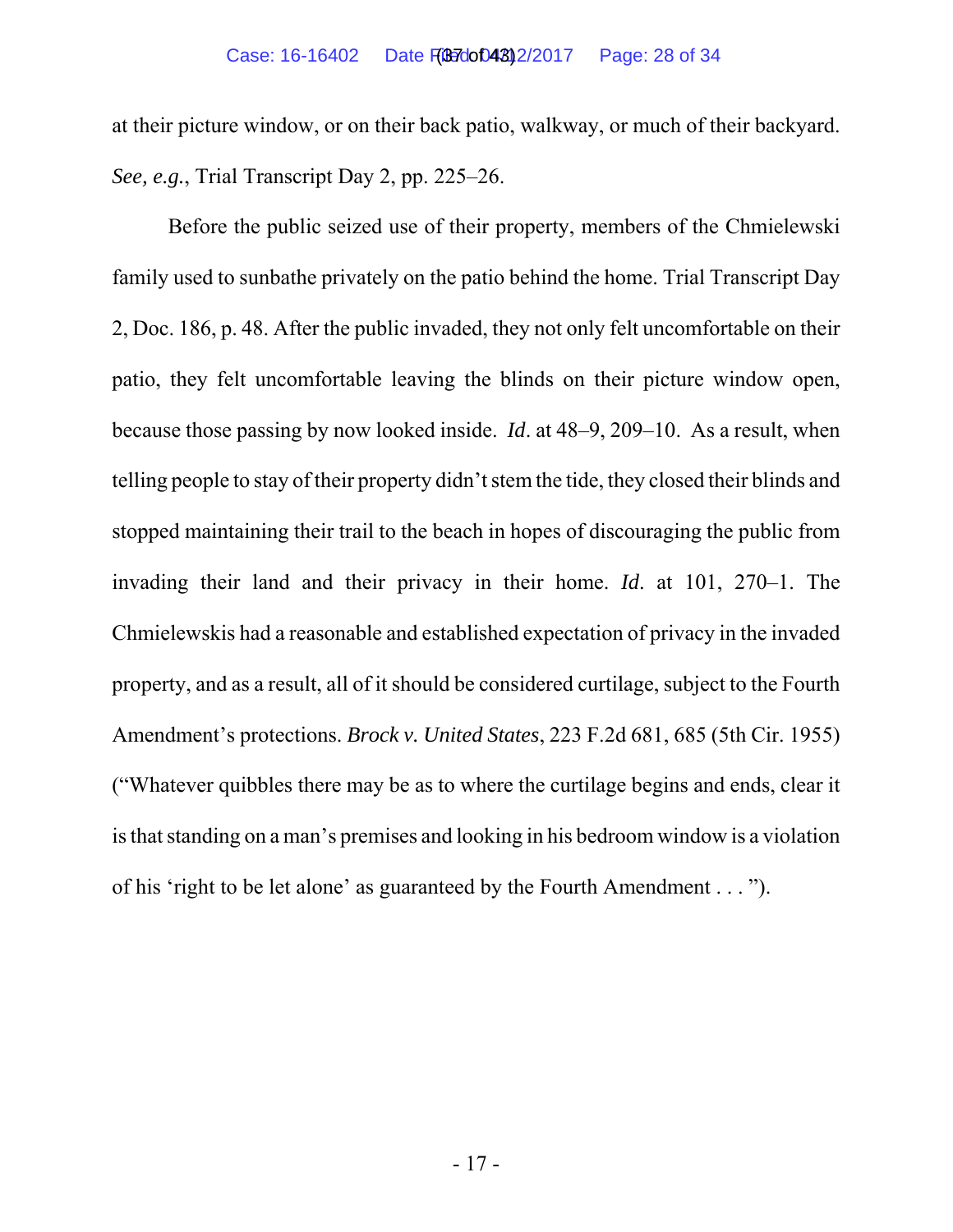# **C. The City Is Liable for the Seizure Caused by Authorizing the Public Invasion**

The City-sponsored invasion of the Chmielewskis' protected curtilage, caused a "meaningful interference" with the Chmielewskis' possessory interests.4 *See* Feb. 26, 2016 Order, Doc. 141 at 7; *Severance*, 566 F.3d at 501; *Soldal*, 506 U.S. at 61; *see also State of Texas v. Gonzales*, 388 F.2d 145 (5th Cir. 1968) (the Fourth Amendment is "'protection against arbitrary intrusions into the privacies of life' and that peering in the windows of a dwelling without probable cause to believe that a crime was being committed or had been committed therein was such an intrusion."). Here, by authorizing and encouraging the public to use the Chmielewskis' protected curtilage, the City significantly interfered with their interests in that property, particularly the right to exclude. *See* Trial Transcript Day 2, Doc. 186, p. 67–8 (testimony regarding City memo after the quiet title action that described City's intent to continue keeping the beach open to the public); *cf*. *Presley*, 464 F.3d at 485. Members of the public invaded all sides of the Chmielewskis' home and into their private beach. Feb. 26,

<sup>&</sup>lt;sup>4</sup> Contrary to the City's claims, the government need not completely deprive a person of all interests in property to "seize" it for Fourth Amendment purposes. *See, e.g., Severance*, 566 F.3d at 501; *Presley*, 464 F.3d at 487 (government need not completely deprive a property owner of all of her possessory interests to effect a seizure); *Place*, 462 U.S. at 705 ("The intrusion on possessory interests occasioned by a seizure of one's personal effects can vary both in its nature and extent."); *Pepper v. Village of Oak Park*, 430 F.3d 805, 809 (7th Cir. 2005) ("substantial damage to [a] couch" was a seizure); *United States v. Gray*, 484 F.2d 352, 356 (6th Cir. 1973) (temporarily removing rifles from a closet to copy down their serial numbers was a seizure).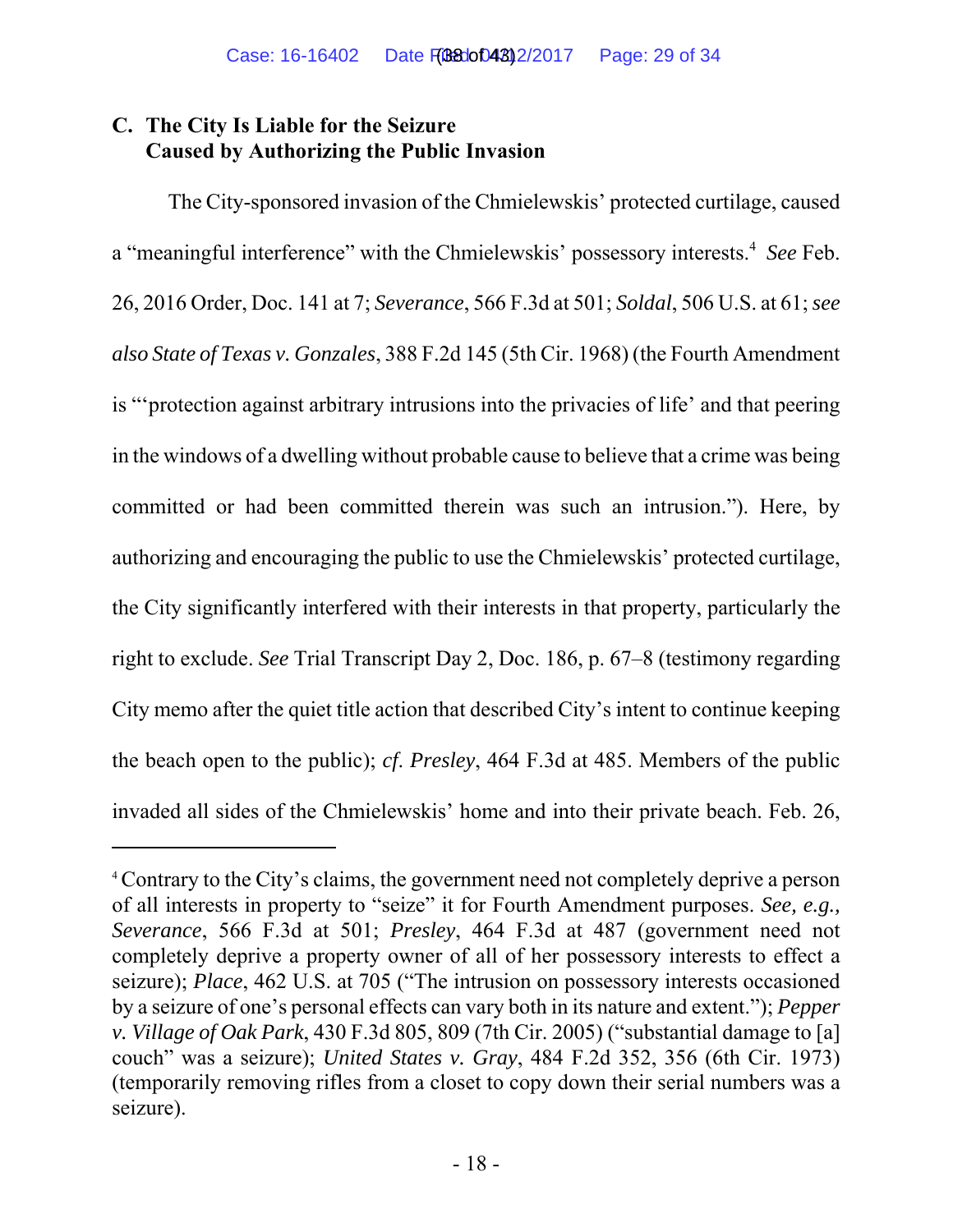2016 Order at 5, 7, n.4. This is a meaningful interference with an important possessory interest, and thus, a seizure of property within the meaning of the Fourth Amendment. *Presley*, 464 F.3d at 485; *Severance*, 566 F.3d at 502.

It is irrelevant that the City officials did not themselves come and physically take possession of the property. When a private person acts "as an agent of the Government or with the participation or knowledge of any governmental official," then those acts are attributed to the government, for Fourth Amendment purposes. *Jacobsen*, 466 U.S. at 113; *see also United States v. Mekjian*, 505 F.2d 1320, 1327 (1975) (Where government officials "stand by watching with approval as the search [by a private party] continues, federal authorities are clearly implicated in the search and it must comport with fourth amendment requirements."). Because the City authorized trespassing here, and because it knew its actions were causing the public to trespass, it is responsible for the invasion of constitutionally protected property and the seizure that results. *Jacobsen*, 466 U.S. at 113 (when a private person acts "as an agent of the Government or with the participation or knowledge of any governmental official," then those acts are attributed to the government); *see also Mekjian*, 505 F.2d at 1327.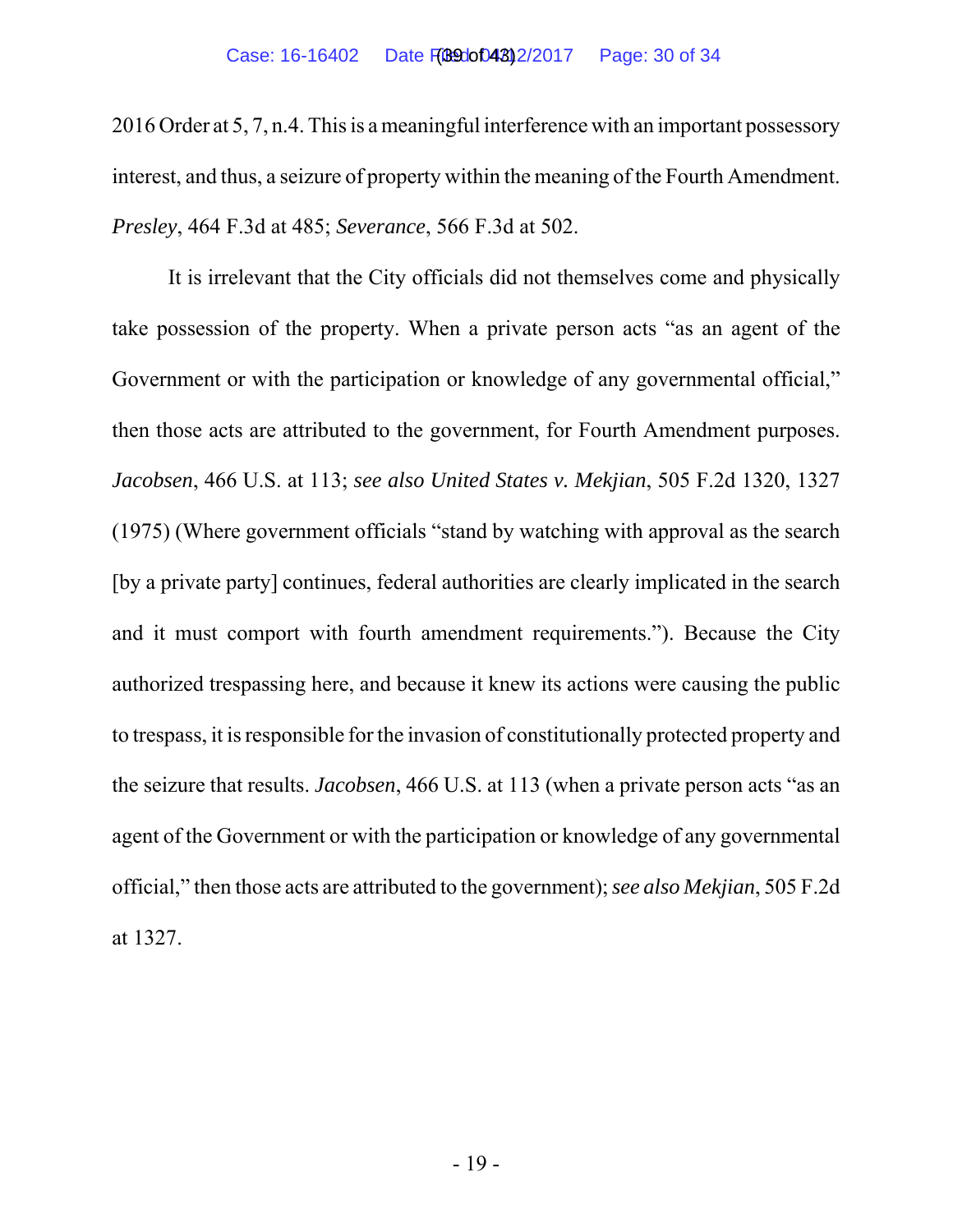#### **D. The Seizure Was Unreasonable**

The City's seizure is unconstitutional, because it was unreasonable. As noted earlier, the seizure of an easement over residential property is unreasonable unless first paid for or justified by state law. In *Severance*, 566 F.3d at 495, the state of Texas claimed an easement across Carol Severance's land after a hurricane moved the mean high water line inland toward her house. The state's claimed easement interfered with her right to repair her house and exclude the public from her property. *Id*. at 502. The Fifth Circuit held that the action was unreasonable, because state common law did not recognize a rolling easement under the circumstances. *Severance v. Patterson*, 682 F.3d 360 (5th Cir. 2012) (referring to its prior decision in *Severance*, 566 F.3d at 502).

Here, the City did not have a warrant or other justification to convert its unwarranted activity into a reasonable one. Contrary to the provisions of the quiet title settlement, the City unreasonably continued to authorize the general public to use the Chmielewskis' property. *See* Doc. 65 at 2, n.3. The City did not have a warrant to seize the property. *Cf. Audio Odyssey v. Brenton First Nat. Bank*, 286 F.3d 498, 500 (8th Cir. 2002) (seizure unreasonable where government interfered with leasehold estate). It did not institute condemnation proceedings to take the Chmielewskis' property. *See Severance*, 566 F.3d at 502. Nor did it offer the Chmielewskis a predeprivation hearing. *Cf. Soldal*, 506 U.S. at 61 (implying police should have "properly awaited the state court's judgment" in eviction hearing). The government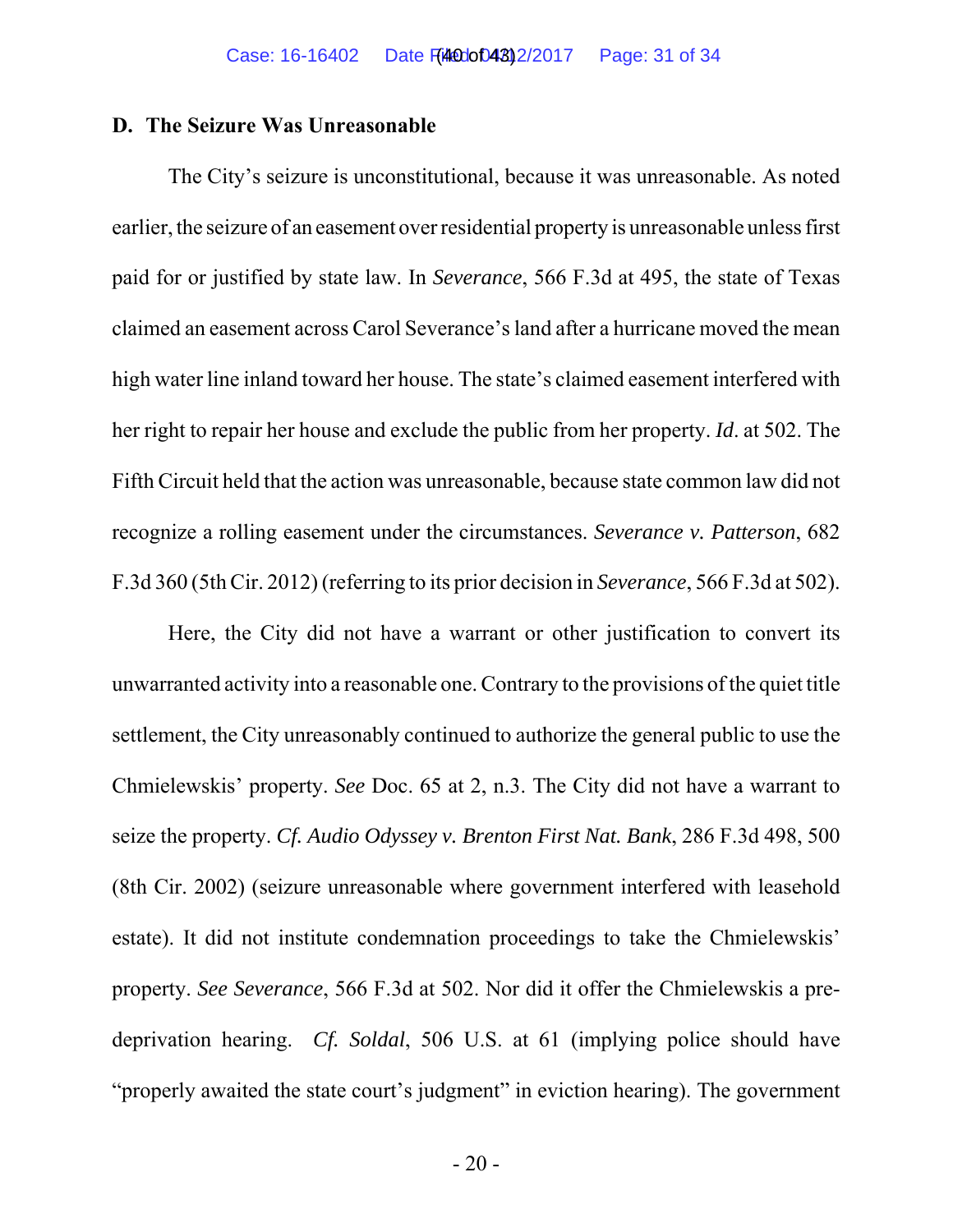took no steps to legitimize its invasion of the Chmielewskis' property around their

home. Accordingly, the City's seizure was unreasonable. *See Severance*, 566 F.3d at

502; *Place*, 462 U.S. at 701.

## **CONCLUSION**

The trial court's decision should be affirmed.

DATED: April 12, 2017.

Respectfully submitted,

J. DAVID BREEMER Pacific Legal Foundation 930 G Street Sacramento, California 95814 Telephone: (916) 419-7111 Facsimile: (916) 419-7747 E-mail: jdb@pacificlegal.org

By: /s/ CHRISTINA M. MARTIN CHRISTINA M. MARTIN

Pacific Legal Foundation 8645 N. Military Trail, Ste. 511 Palm Beach Gardens, FL 33410 Telephone: (561) 691-5000 Facsimile: (561) 691-5006 E-mail: cmm@pacificlegal.org

*Counsel for Amicus Curiae Pacific Legal Foundation*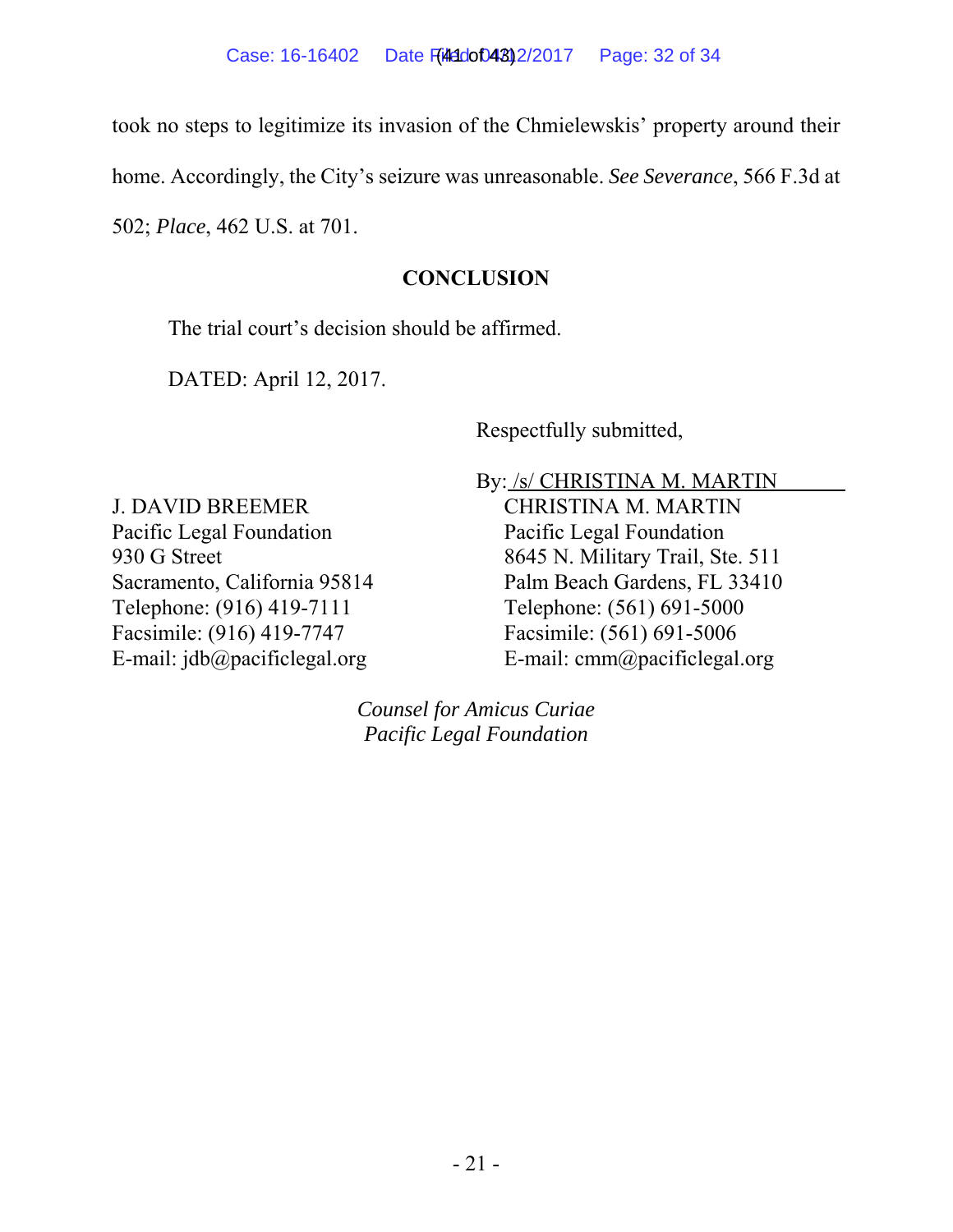# **CERTIFICATE OF COMPLIANCE**

Pursuant to Federal Rule of Appellate Procedure 32(g), I hereby certify that the foregoing brief complies with type-volume limitation of Rule 32(a)(7)(B), in that it contains 4,871 words.

> /s/ CHRISTINA M. MARTIN CHRISTINA M. MARTIN